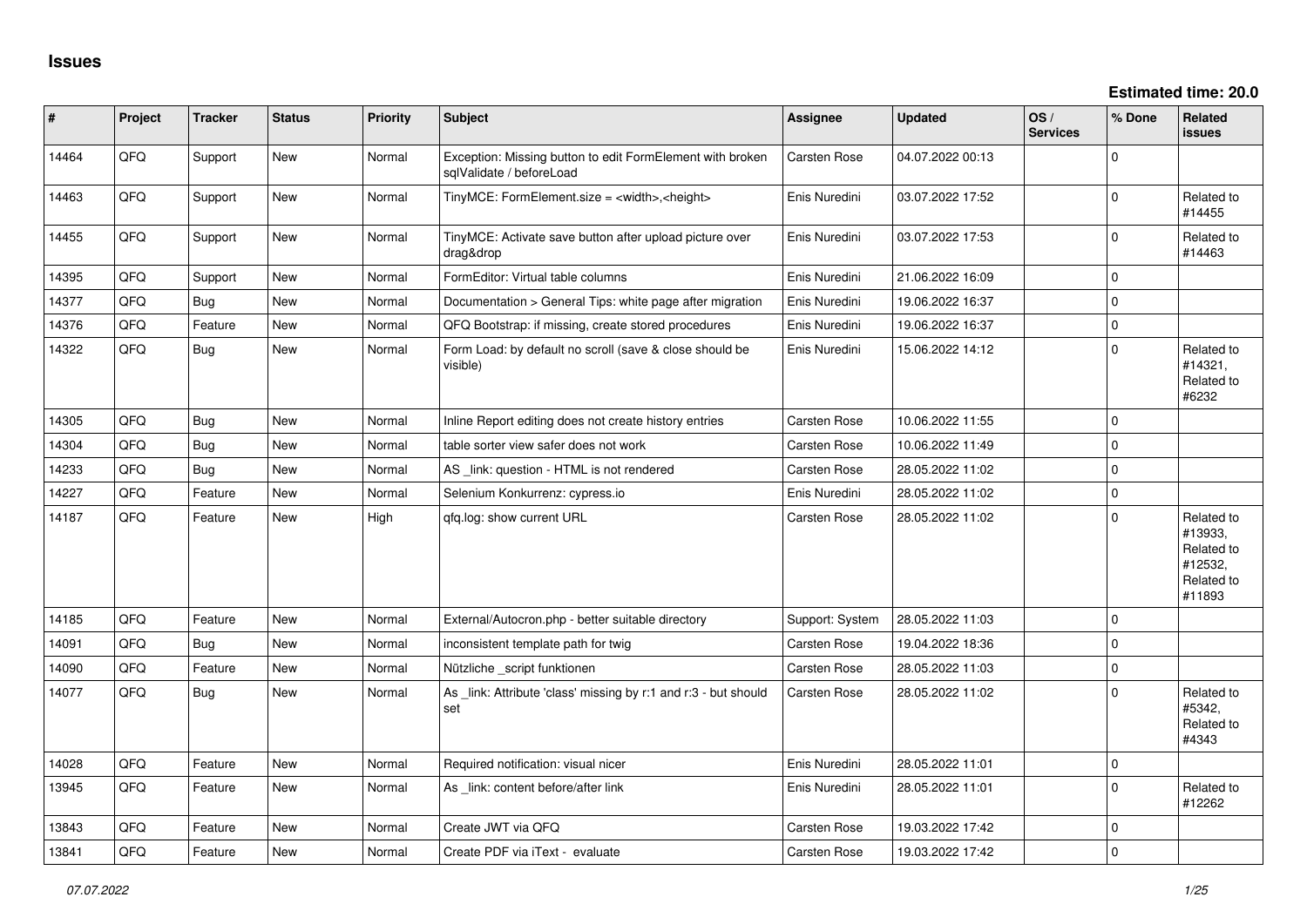| $\vert$ # | Project | <b>Tracker</b> | <b>Status</b> | <b>Priority</b> | <b>Subject</b>                                                                           | Assignee               | <b>Updated</b>   | OS/<br><b>Services</b> | % Done      | Related<br><b>issues</b> |
|-----------|---------|----------------|---------------|-----------------|------------------------------------------------------------------------------------------|------------------------|------------------|------------------------|-------------|--------------------------|
| 13757     | QFQ     | Feature        | <b>New</b>    | High            | QR / Bar-Code Plugin                                                                     | Enis Nuredini          | 19.03.2022 17:43 |                        | $\mathbf 0$ |                          |
| 13716     | QFQ     | <b>Bug</b>     | <b>New</b>    | High            | Firefox ask to store username/password                                                   | Enis Nuredini          | 30.05.2022 09:31 |                        | $\mathbf 0$ | Related to<br>#13827     |
| 13706     | QFQ     | <b>Bug</b>     | <b>New</b>    | Normal          | Wrong CheckType in FieldElement LastStatus of Form Cron                                  | Carsten Rose           | 21.01.2022 18:20 |                        | $\mathbf 0$ |                          |
| 13700     | QFQ     | Feature        | New           | Normal          | Redesign gfg.io Seite                                                                    | Carsten Rose           | 19.03.2022 17:43 |                        | $\mathbf 0$ |                          |
| 13659     | QFQ     | Bug            | <b>New</b>    | Normal          | wrong sanitize class applied to R-store                                                  | Carsten Rose           | 15.01.2022 14:23 |                        | $\mathbf 0$ |                          |
| 13647     | QFQ     | <b>Bug</b>     | <b>New</b>    | Normal          | Autofocus funktioniert nicht auf Chrome                                                  | Benjamin Baer          | 19.03.2022 17:44 |                        | $\mathbf 0$ |                          |
| 13609     | QFQ     | Feature        | New           | Normal          | QFQ Introduction: Seite aufloesen                                                        | Philipp<br>Gröbelbauer | 28.05.2022 11:02 |                        | $\mathbf 0$ |                          |
| 13592     | QFQ     | <b>Bug</b>     | New           | Normal          | QFQ Build Queue: das vergeben von Tags klappt nicht. Es<br>werden keine Releases gebaut. | Carsten Rose           | 19.03.2022 17:45 |                        | $\mathbf 0$ |                          |
| 13528     | QFQ     | <b>Bug</b>     | <b>New</b>    | Normal          | qfq.io > releases: es wird kein neues Release angelegt                                   | Benjamin Baer          | 19.03.2022 17:46 |                        | $\mathbf 0$ |                          |
| 13467     | QFQ     | Feature        | New           | Normal          | ChangeLog Generator                                                                      | Carsten Rose           | 19.03.2022 17:46 |                        | $\mathbf 0$ | Related to<br>#11460     |
| 13460     | QFQ     | Bug            | <b>New</b>    | Normal          | Doc: Password set/reset  password should not processed<br>with 'html encode'             | Carsten Rose           | 19.03.2022 17:46 |                        | $\mathbf 0$ |                          |
| 13451     | QFQ     | <b>Bug</b>     | <b>New</b>    | Normal          | Character Counter / Max Character: Problem in Safari                                     | Carsten Rose           | 15.04.2022 17:18 |                        | $\mathbf 0$ |                          |
| 13354     | QFQ     | Feature        | <b>New</b>    | Normal          | Using Websocket in QFQ                                                                   | Carsten Rose           | 05.07.2022 16:26 |                        | $\Omega$    | Related to<br>#11076     |
| 13332     | QFQ     | <b>Bug</b>     | <b>New</b>    | Normal          | Multi Form: Required Felder werden visuell nicht markiert.                               | Carsten Rose           | 19.03.2022 17:47 |                        | $\mathbf 0$ |                          |
| 13331     | QFQ     | <b>Bug</b>     | <b>New</b>    | Normal          | Multi Form: Clear Icon misplaced                                                         | Carsten Rose           | 19.03.2022 17:47 |                        | $\mathbf 0$ |                          |
| 12989     | QFQ     | <b>Bug</b>     | <b>New</b>    | Normal          | empty string does not trigger dynamic update                                             | Enis Nuredini          | 28.05.2022 11:09 |                        | $\mathbf 0$ |                          |
| 12974     | QFQ     | <b>Bug</b>     | <b>New</b>    | High            | Sanitize Queries in Action-Elements                                                      | Carsten Rose           | 07.12.2021 17:19 |                        | $\mathbf 0$ |                          |
| 12716     | QFQ     | <b>Bug</b>     | New           | Normal          | template group: Pattern only applied to first instance                                   | Carsten Rose           | 19.03.2022 17:47 |                        | $\mathbf 0$ |                          |
| 12714     | QFQ     | <b>Bug</b>     | <b>New</b>    | Normal          | Conversion of GIF to PDF broken when GIF contains Alpha.                                 | Carsten Rose           | 19.03.2022 17:49 |                        | $\mathbf 0$ |                          |
| 12702     | QFQ     | Bug            | <b>New</b>    | High            | templateGroup: broken in multiDb Setup                                                   | Carsten Rose           | 14.12.2021 16:02 |                        | $\mathbf 0$ |                          |
| 12679     | QFQ     | Feature        | New           | Normal          | tablesorter: custom column width                                                         | Carsten Rose           | 16.06.2021 11:10 |                        | $\pmb{0}$   |                          |
| 12670     | QFQ     | Bug            | New           | High            | Dropdown-Menu classes können nicht mehr angegeben<br>werden                              | Carsten Rose           | 07.12.2021 17:19 |                        | $\Omega$    |                          |
| 12664     | QFQ     | Feature        | <b>New</b>    | Normal          | TinyMCE: report/remove malicous HTML/JS Code                                             | Carsten Rose           | 19.03.2022 17:47 |                        | $\mathbf 0$ | Related to<br>#14320     |
| 12632     | QFQ     | Feature        | <b>New</b>    | Normal          | TinyMCE: Prepare CSS classes for images                                                  | Carsten Rose           | 04.06.2021 14:35 |                        | 100         | Blocked by<br>#12186     |
| 12603     | QFQ     | Feature        | <b>New</b>    | Normal          | Dropdown (Select), Radio, checkbox:<br>itemListAlways={{!SELECT key, value}}             | Carsten Rose           | 19.03.2022 17:47 |                        | $\Omega$    |                          |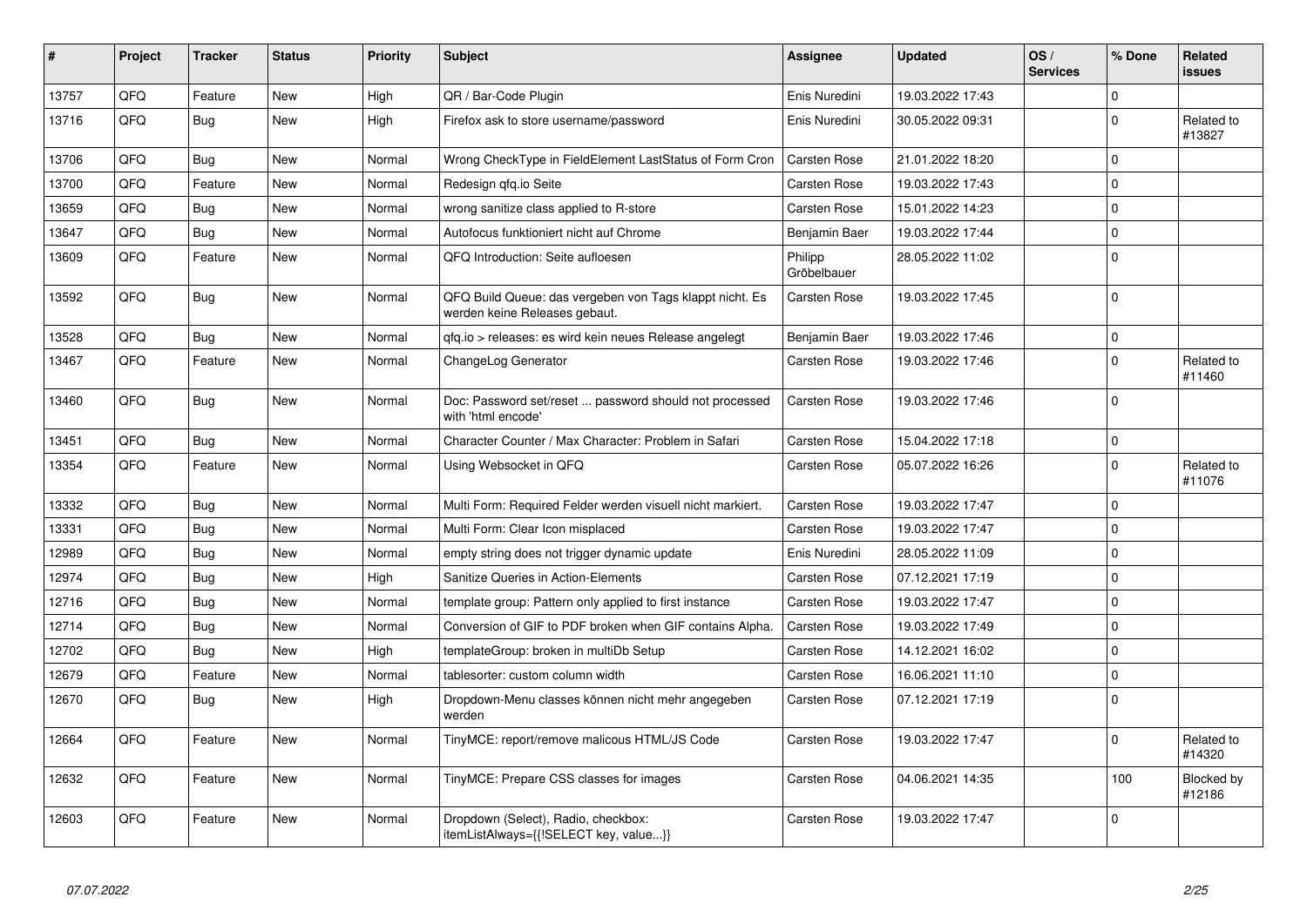| $\vert$ # | Project | <b>Tracker</b> | <b>Status</b> | <b>Priority</b> | <b>Subject</b>                                                                                                                                      | <b>Assignee</b> | <b>Updated</b>   | OS/<br><b>Services</b> | % Done         | <b>Related</b><br>issues                                              |
|-----------|---------|----------------|---------------|-----------------|-----------------------------------------------------------------------------------------------------------------------------------------------------|-----------------|------------------|------------------------|----------------|-----------------------------------------------------------------------|
| 12581     | QFQ     | <b>Bug</b>     | New           | Normal          | Form.forward=close: Record 'new' in new browser tab ><br>save (& close) >> Form is not reloaded with new created<br>record id and stays in mode=new | Carsten Rose    | 19.03.2022 17:48 |                        | $\Omega$       |                                                                       |
| 12556     | QFQ     | Feature        | <b>New</b>    | Normal          | Pills Title: colored = static or dynamic on allrequiredgiven                                                                                        | Benjamin Baer   | 19.03.2022 17:49 |                        | $\mathbf 0$    |                                                                       |
| 12545     | QFQ     | <b>Bug</b>     | <b>New</b>    | Urgent          | sql.log not created / updated                                                                                                                       | Carsten Rose    | 14.12.2021 16:02 |                        | $\Omega$       |                                                                       |
| 12544     | QFQ     | Feature        | <b>New</b>    | High            | a) ' AS _link' new also as ' AS _format', b) sortierung via<br>'display: none;', c) ' format' benoeitgt nicht zwingend<br>u/U/p/m/z/d               | Carsten Rose    | 14.12.2021 16:03 |                        | $\Omega$       |                                                                       |
| 12532     | QFQ     | Feature        | <b>New</b>    | High            | SIP-Parameter bei Seitenaufruf in Browser-Console<br>anzeigen                                                                                       | Carsten Rose    | 07.12.2021 17:19 |                        | $\Omega$       | Related to<br>#11893,<br>Related to<br>#14187                         |
| 12520     | QFQ     | <b>Bug</b>     | <b>New</b>    | Normal          | Switch FE User: still active even FE User session expired                                                                                           | Carsten Rose    | 19.03.2022 17:48 |                        | $\Omega$       |                                                                       |
| 12513     | QFQ     | <b>Bug</b>     | <b>New</b>    | High            | Implement server side check of maxlength                                                                                                            | Carsten Rose    | 07.12.2021 17:19 |                        | $\Omega$       |                                                                       |
| 12512     | QFQ     | <b>Bug</b>     | <b>New</b>    | Normal          | Some MySQL Installation can't use 'stored procedures'                                                                                               | Carsten Rose    | 19.03.2022 17:48 |                        | $\mathbf 0$    |                                                                       |
| 12490     | QFQ     | Feature        | <b>New</b>    | Normal          | Loading Plugins in QFQ - see what tinymce does. (lazy<br>loading)                                                                                   | Benjamin Baer   | 08.06.2022 10:37 |                        | $\mathbf 0$    | Related to<br>#12611,<br>Related to<br>#10013.<br>Related to<br>#7732 |
| 12480     | QFQ     | Feature        | <b>New</b>    | Normal          | If QFQ upgrade is running, block further request                                                                                                    | Carsten Rose    | 03.05.2021 20:45 |                        | $\Omega$       |                                                                       |
| 12477     | QFQ     | Feature        | <b>New</b>    | Normal          | Support for refactoring: Form, FormElement, diverse<br>Tabellen/Spalten, tt-content Records                                                         | Carsten Rose    | 03.05.2021 20:45 |                        | $\mathbf 0$    |                                                                       |
| 12476     | QFQ     | Feature        | <b>New</b>    | Normal          | clearMe: a) should trigger 'dirty', b) sticky on textarea resize                                                                                    | Benjamin Baer   | 04.01.2022 08:40 |                        | $\mathbf 0$    | Related to<br>#9528                                                   |
| 12474     | QFQ     | Feature        | New           | Normal          | Check BaseConfigURL if it is given and the the last char is '/'                                                                                     | Carsten Rose    | 03.05.2021 20:45 |                        | $\mathbf 0$    |                                                                       |
| 12468     | QFQ     | <b>Bug</b>     | <b>New</b>    | Urgent          | Form: update Form.title after save                                                                                                                  | Carsten Rose    | 03.05.2021 21:12 |                        | $\mathbf 0$    |                                                                       |
| 12465     | QFQ     | Feature        | New           | Normal          | QFQ Function: use in FE to fill StoreRecord                                                                                                         | Carsten Rose    | 05.05.2021 21:58 |                        | $\mathbf 0$    |                                                                       |
| 12413     | QFQ     | Feature        | <b>New</b>    | Normal          | STORE_TYPO3: enhance for {{be_users.email:T}},<br>{{fe_users.email:T}}                                                                              | Carsten Rose    | 03.05.2021 20:45 |                        | $\Omega$       | Related to<br>#12412,<br>Related to<br>#10012                         |
| 12412     | QFQ     | Feature        | New           | Normal          | Action/Escape qualifier 'e' (empty), '0': if given, an empty<br>string (or '0') will be treated as 'not found'                                      | Carsten Rose    | 08.05.2021 09:40 |                        | $\overline{0}$ | Related to<br>#12413,<br>Related to<br>#10012                         |
| 12400     | QFQ     | Feature        | New           | Normal          | Tutorial ist in QFQ Doku, Wird in der Suche gefunden, es<br>gibt aber kein Menupunkt - Inhalt ueberpruefen                                          | Carsten Rose    | 03.05.2021 20:45 |                        | $\mathbf 0$    |                                                                       |
| 12330     | QFG     | Feature        | New           | Normal          | Copy to input field / text area / TinyMCE                                                                                                           | Carsten Rose    | 07.04.2021 09:01 |                        | $\mathbf 0$    |                                                                       |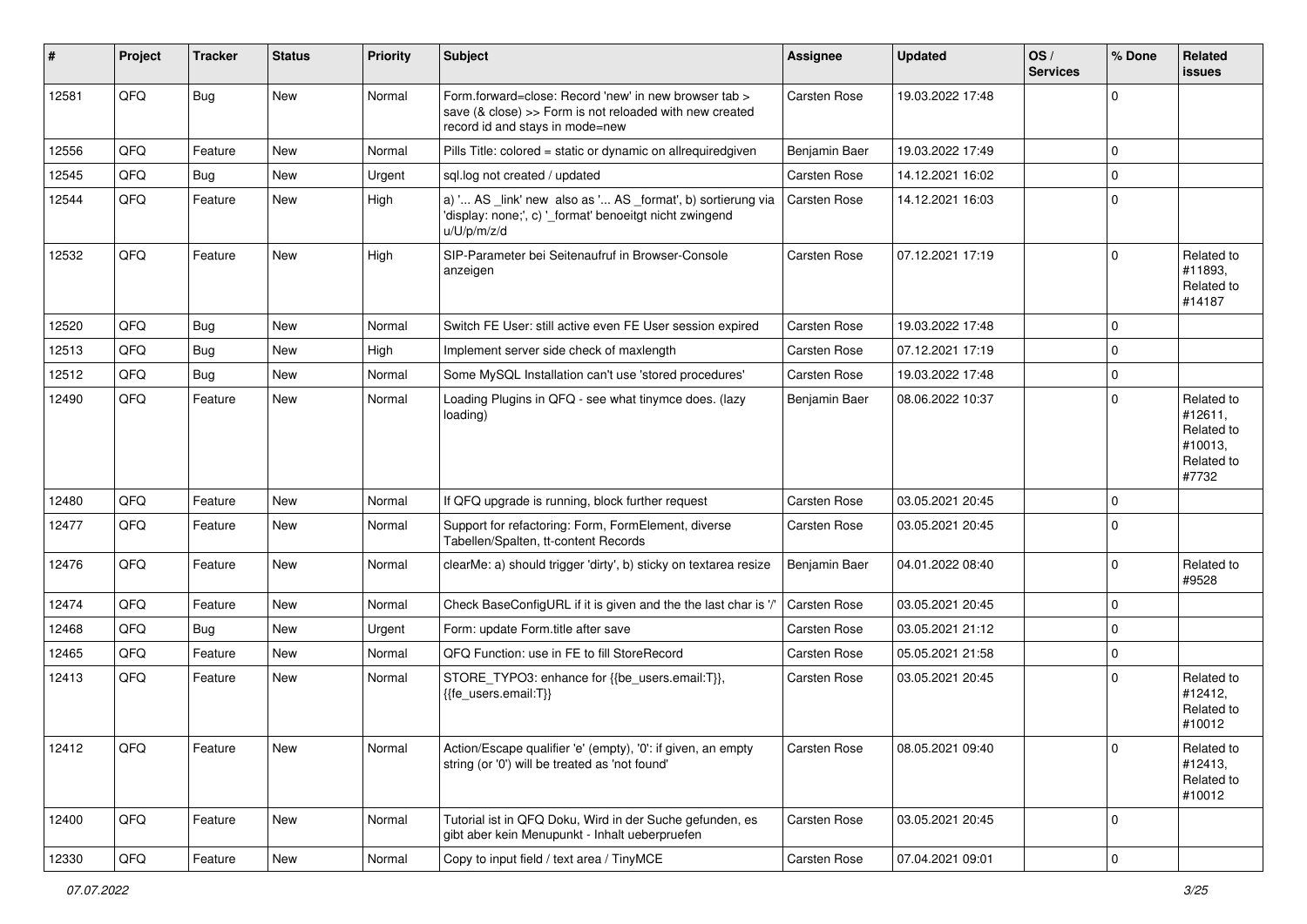| #     | Project | <b>Tracker</b> | <b>Status</b> | Priority | <b>Subject</b>                                                                                       | <b>Assignee</b>                                        | <b>Updated</b>   | OS/<br><b>Services</b> | % Done   | Related<br><b>issues</b>                      |                      |
|-------|---------|----------------|---------------|----------|------------------------------------------------------------------------------------------------------|--------------------------------------------------------|------------------|------------------------|----------|-----------------------------------------------|----------------------|
| 12327 | QFQ     | <b>Bug</b>     | <b>New</b>    | Normal   | Copy to clipboard: Glyphicon can not be changed                                                      | <b>Carsten Rose</b>                                    | 27.12.2021 17:59 |                        | $\Omega$ |                                               |                      |
| 12269 | QFQ     | Feature        | <b>New</b>    | Normal   | 2FA - Login                                                                                          | Carsten Rose                                           | 03.05.2021 20:45 |                        | $\Omega$ |                                               |                      |
| 12187 | QFQ     | <b>Bug</b>     | New           | Normal   | Trigger FormAsFile() via Report: probably problem with multi<br>DB setup                             | Carsten Rose                                           | 20.03.2021 21:20 |                        | $\Omega$ |                                               |                      |
| 12186 | QFQ     | Feature        | <b>New</b>    | High     | TinyMCE Config für Objekte                                                                           | Carsten Rose                                           | 07.12.2021 17:19 |                        | $\Omega$ | <b>Blocks</b><br>#12632                       |                      |
| 12163 | QFQ     | Feature        | <b>New</b>    | Normal   | Checkbox: table wrap                                                                                 | Carsten Rose                                           | 03.05.2021 20:51 |                        | $\Omega$ |                                               |                      |
| 12162 | QFQ     | Feature        | <b>New</b>    | Normal   | FE.type=sendmail: personalized mailing (several mails) via<br>template                               | Carsten Rose                                           | 03.05.2021 20:45 |                        | $\Omega$ |                                               |                      |
| 12156 | QFQ     | Feature        | <b>New</b>    | Normal   | Form: Optional disable 'leave page'                                                                  |                                                        | 03.05.2021 20:45 |                        | $\Omega$ |                                               |                      |
| 12146 | QFQ     | Feature        | <b>New</b>    | Normal   | Autocron Job: Anzeigen wann der naechste Job ausgefuehrt<br>wird, resp das er nicht ausgefuehrt wird | <b>Carsten Rose</b>                                    | 15.03.2021 15:23 |                        | $\Omega$ |                                               |                      |
| 12135 | QFQ     | Feature        | <b>New</b>    | Normal   | Subrecord: Notiz                                                                                     |                                                        | 24.04.2021 16:58 |                        | $\Omega$ |                                               |                      |
| 12133 | QFQ     | Bug            | <b>New</b>    | Normal   | NPM, phpSpreadSheet aktualisieren                                                                    | <b>Carsten Rose</b>                                    | 15.03.2021 09:04 |                        | $\Omega$ |                                               |                      |
| 12119 | QFQ     | Feature        | <b>New</b>    | Normal   | AS paged: error message missing if there ist no 'r' argument.                                        | Carsten Rose                                           | 03.05.2021 20:51 |                        | $\Omega$ |                                               |                      |
| 12109 | QFQ     | Feature        | New           | Normal   | Donwload Link: Plain, SIP, Persistent Link, Peristent SIP -<br>new notation                          | <b>Carsten Rose</b>                                    | 03.05.2021 20:45 |                        | $\Omega$ | Related to<br>#12085                          |                      |
| 12066 | QFQ     | Bug            | <b>New</b>    | High     | enterAsSubmit: Forward wird nicht ausgeführt                                                         | Enis Nuredini                                          | 29.05.2022 09:23 |                        | $\Omega$ |                                               |                      |
| 12045 | QFQ     | Bug            | <b>New</b>    | Normal   | templateGroup afterSave FE: Aufruf ohne<br>sglHonorFormElements funktioniert nicht                   | Carsten Rose                                           | 18.02.2021 16:33 |                        | $\Omega$ |                                               |                      |
| 12040 | QFQ     | <b>Bug</b>     | <b>New</b>    | Normal   | FE Mode 'hidden' für zwei FEs auf einer Zeile                                                        | Carsten Rose                                           | 18.02.2021 10:13 |                        | $\Omega$ |                                               |                      |
| 12039 | QFQ     | Feature        | <b>New</b>    | Normal   | Missing htmlSpecialChar() in pre processing on form submit                                           |                                                        | 18.02.2021 00:09 |                        | $\Omega$ | Related to<br>#14320                          |                      |
| 12038 | QFQ     | Feature        | <b>New</b>    | Normal   | a) STORE_VAR: filenameOnlyStripUniq, b) SP:<br>QSTRIPUNIQ()                                          |                                                        | 17.02.2021 23:55 |                        | $\Omega$ |                                               |                      |
| 12024 | QFQ     | Feature        | <b>New</b>    | Normal   | Excel Export: text columns by default decode<br>htmlspeciachar()                                     | Carsten Rose                                           | 17.02.2021 23:55 |                        | $\Omega$ | Related to<br>#12022                          |                      |
| 12023 | QFQ     | Feature        | <b>New</b>    | Normal   | MySQL Stored Precdure: QDECODESPECIALCHAR()                                                          | Carsten Rose                                           | 16.02.2021 11:16 |                        | $\Omega$ | Related to<br>#12022                          |                      |
| 11955 | QFQ     | Feature        | New           | Normal   | subrecord: new title option to set <th> attributes - e.g. to<br/>customize tablesorter options.</th> | attributes - e.g. to<br>customize tablesorter options. | Carsten Rose     | 03.05.2021 20:47       |          | $\Omega$                                      | Related to<br>#11775 |
| 11893 | QFQ     | Feature        | New           | High     | Broken SIP: a) only report one time, b) only report in main<br>column                                | Carsten Rose                                           | 12.05.2021 12:13 |                        | $\Omega$ | Related to<br>#12532,<br>Related to<br>#14187 |                      |
| 11892 | QFQ     | Feature        | New           | Normal   | tablesorter: columns with links are hard to order - new<br>qualifier 'Y: <ord>'</ord>                | Enis Nuredini                                          | 23.03.2022 09:22 |                        | $\Omega$ |                                               |                      |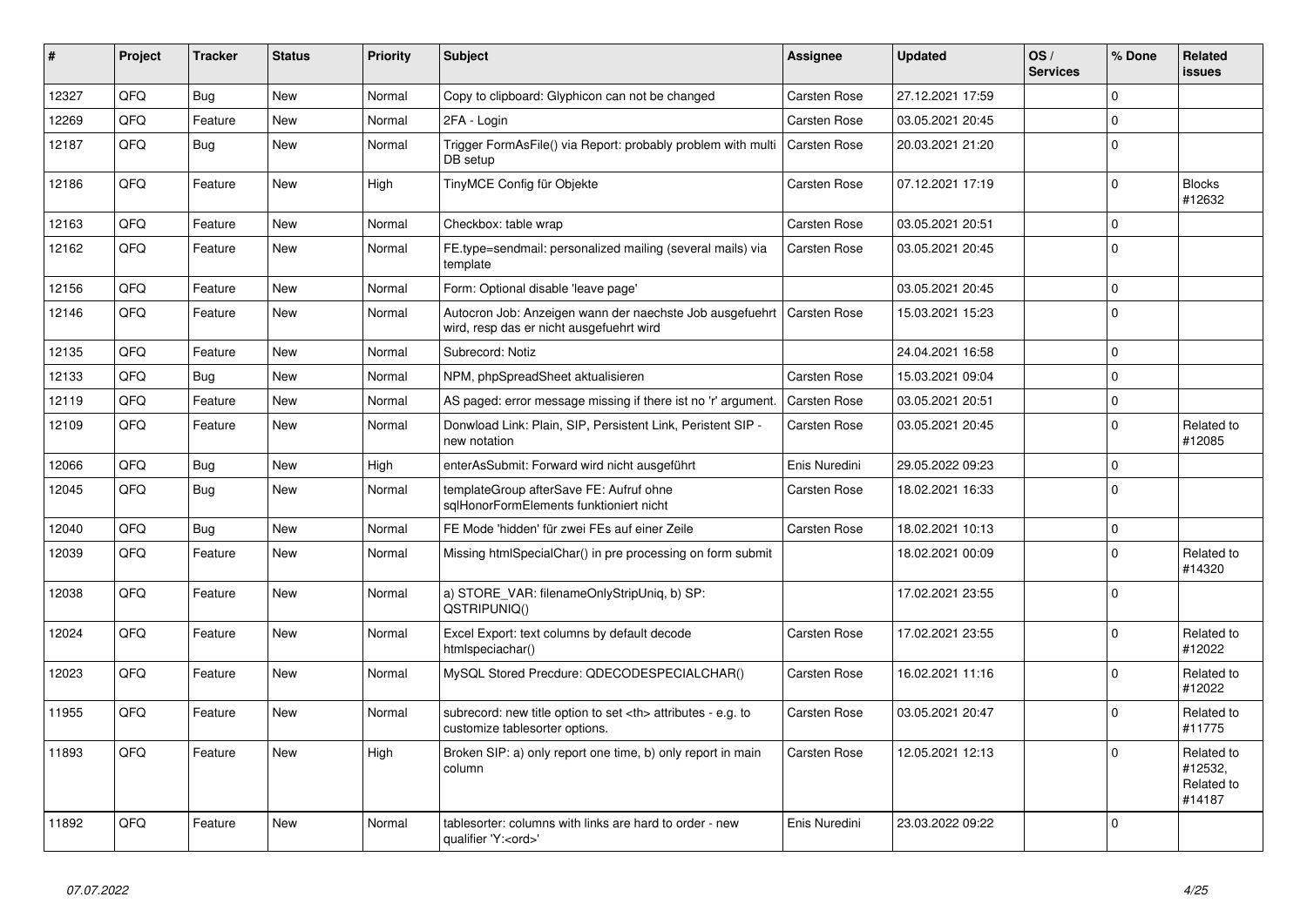| #     | Project | <b>Tracker</b> | <b>Status</b> | <b>Priority</b> | <b>Subject</b>                                                                      | <b>Assignee</b> | <b>Updated</b>   | OS/<br><b>Services</b> | % Done      | Related<br>issues                            |
|-------|---------|----------------|---------------|-----------------|-------------------------------------------------------------------------------------|-----------------|------------------|------------------------|-------------|----------------------------------------------|
| 11850 | QFQ     | Feature        | <b>New</b>    | Urgent          | Wizard Form: basierend auf einer Tabelle eine Form<br>anlegen.                      |                 | 03.05.2021 21:12 |                        | 0           | <b>Blocked by</b><br>#8082                   |
| 11775 | QFQ     | Feature        | <b>New</b>    | Normal          | Subrecord Tooltip pro Feld                                                          | Carsten Rose    | 18.12.2020 15:22 |                        | $\mathbf 0$ | Related to<br>#11955                         |
| 11752 | QFQ     | <b>Bug</b>     | <b>New</b>    | Normal          | checkbox renders multiple input elements with same name                             | Carsten Rose    | 17.12.2020 14:58 |                        | 0           | Related to<br>#11750                         |
| 11747 | QFQ     | Feature        | <b>New</b>    | Normal          | Maintenance Page with Redirect                                                      | Carsten Rose    | 03.05.2021 20:47 |                        | $\mathbf 0$ | Related to<br>#11741                         |
| 11716 | QFQ     | Feature        | New           | Normal          | Form an beliebiger Stelle im Report anzeigen                                        |                 | 09.12.2020 09:47 |                        | $\mathbf 0$ |                                              |
| 11715 | QFQ     | <b>Bug</b>     | <b>New</b>    | Normal          | acceptZeroAsRequired and requiredOffButMark do not<br>coincide                      |                 | 08.12.2020 12:13 |                        | $\mathbf 0$ |                                              |
| 11702 | QFQ     | Feature        | <b>New</b>    | Normal          | HTML Special Char makes no sense for 'allbut' if '&' is<br>forbidden                | Carsten Rose    | 07.12.2021 16:35 |                        | $\mathbf 0$ | Related to<br>#5112,<br>Related to<br>#14320 |
| 11695 | QFQ     | Bug            | New           | Normal          | MultiForm required FE Error                                                         | Carsten Rose    | 04.12.2020 13:34 |                        | $\mathbf 0$ |                                              |
| 11668 | QFQ     | <b>Bug</b>     | <b>New</b>    | Normal          | Play function.sql - problem with mysql                                              | Carsten Rose    | 03.05.2021 20:48 |                        | $\mathbf 0$ |                                              |
| 11667 | QFQ     | <b>Bug</b>     | <b>New</b>    | Normal          | MySQL mariadb-server-10.3: Incorrect datetime value                                 | Carsten Rose    | 03.05.2021 20:48 |                        | $\mathbf 0$ |                                              |
| 11535 | QFQ     | Feature        | <b>New</b>    | Normal          | Ability to create SQL columns in frontend QFQ forms                                 |                 | 17.11.2020 12:11 |                        | 0           |                                              |
| 11534 | QFQ     | Feature        | New           | Normal          | Report: Action on selected rows - Table batchprocessing<br>feature                  |                 | 18.11.2020 08:15 |                        | $\mathbf 0$ |                                              |
| 11523 | QFQ     | Feature        | New           | Normal          | Mit dynamic Update erkennen, ob Upload gemacht wurde                                | Carsten Rose    | 13.11.2020 15:07 |                        | $\mathbf 0$ | Related to<br>#9533                          |
| 11522 | QFQ     | <b>Bug</b>     | <b>New</b>    | Normal          | Aus/Einblenden von Reitern                                                          |                 | 13.11.2020 14:58 |                        | 0           |                                              |
| 11516 | QFQ     | Feature        | <b>New</b>    | Normal          | Multi Page Form (Previous/Next Buttons)                                             | Carsten Rose    | 16.03.2021 17:52 |                        | $\mathbf 0$ |                                              |
| 11504 | QFQ     | Feature        | New           | Normal          | Dynamic Update: Button text update for 'Save',' Close' &<br>'Delete'                | Carsten Rose    | 12.11.2020 23:44 |                        | $\mathbf 0$ |                                              |
| 11460 | QFQ     | Feature        | <b>New</b>    | Normal          | Easier creation of changelog: gitchangelog                                          | Carsten Rose    | 12.06.2021 10:20 |                        | $\mathbf 0$ | Related to<br>#13467                         |
| 11239 | QFQ     | Bug            | <b>New</b>    | Normal          | Radiobutton (plain): horizontales Rendern abhängig vom<br>Datentyp in der Datenbank | Carsten Rose    | 30.09.2020 18:37 |                        | $\mathbf 0$ |                                              |
| 11237 | QFQ     | <b>Bug</b>     | New           | High            | Radiobutton / parameter.buttonClass= btn-default - kein dirty<br>Trigger            | Benjamin Baer   | 03.05.2021 21:12 |                        | $\pmb{0}$   | Related to<br>#10766                         |
| 11195 | QFQ     | <b>Bug</b>     | New           | Low             | Dynamic Update: Note not updated if new text is empty<br>(v20.4)                    |                 | 25.09.2020 11:14 |                        | $\pmb{0}$   |                                              |
| 11080 | QFQ     | Feature        | New           | Normal          | Send MQTT messages                                                                  | Carsten Rose    | 29.08.2020 19:49 |                        | $\pmb{0}$   |                                              |
| 11057 | QFQ     | <b>Bug</b>     | New           | High            | Checkboxes ohne span.checkmark im Report werden<br>ausgeblendet                     | Benjamin Baer   | 03.05.2021 21:12 |                        | $\pmb{0}$   | Related to<br>#11039                         |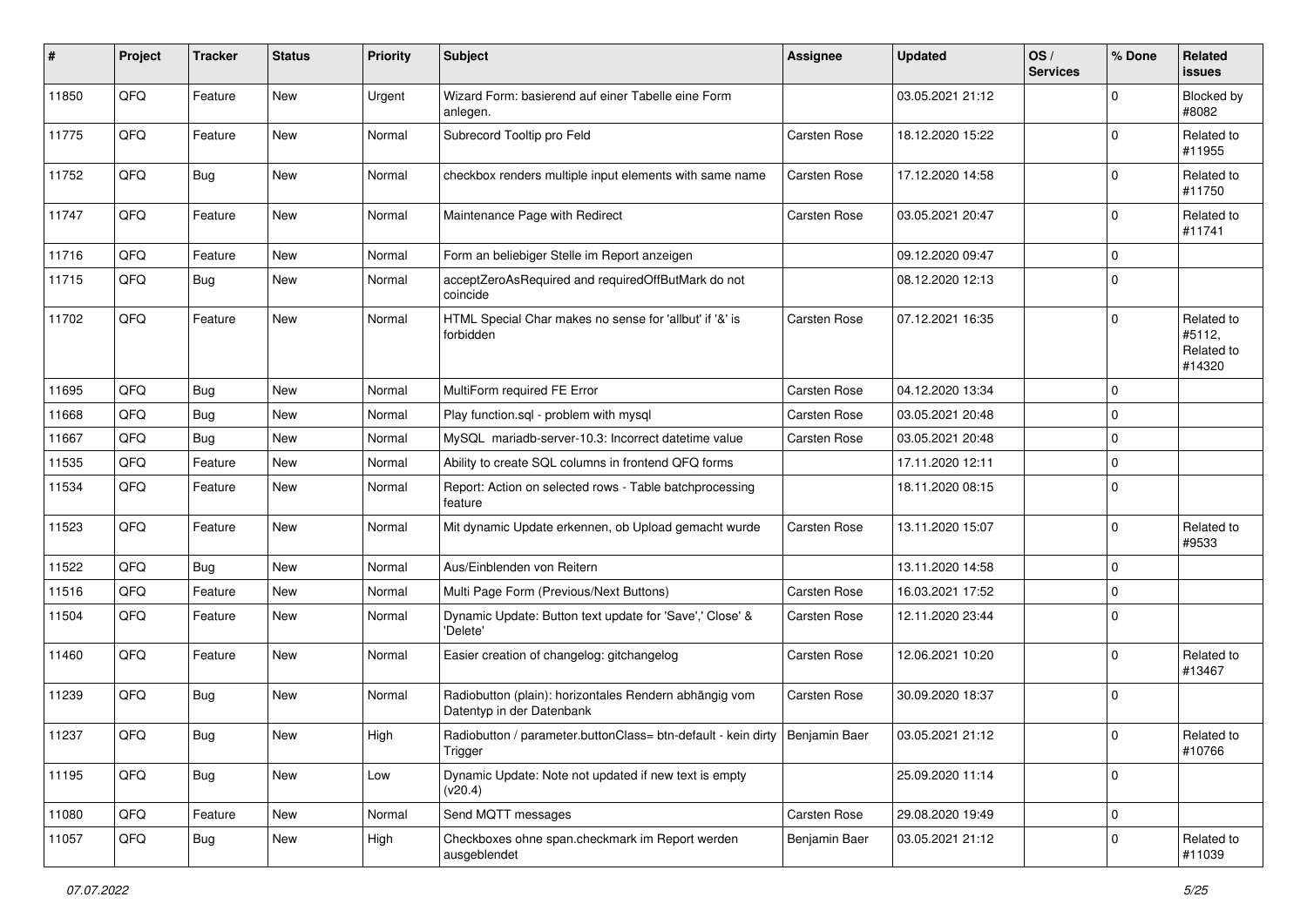| $\pmb{\#}$ | Project | <b>Tracker</b> | <b>Status</b> | <b>Priority</b> | <b>Subject</b>                                                                      | <b>Assignee</b>     | <b>Updated</b>   | OS/<br><b>Services</b> | % Done   | Related<br><b>issues</b>                                             |
|------------|---------|----------------|---------------|-----------------|-------------------------------------------------------------------------------------|---------------------|------------------|------------------------|----------|----------------------------------------------------------------------|
| 10996      | QFQ     | Feature        | <b>New</b>    | Normal          | Download video via sip: no seek                                                     | Carsten Rose        | 12.08.2020 14:18 |                        | $\Omega$ |                                                                      |
| 10979      | QFQ     | Feature        | New           | Normal          | Ajax Calls an API - dataReport                                                      | Carsten Rose        | 11.05.2022 12:15 |                        | $\Omega$ |                                                                      |
| 10976      | QFQ     | Feature        | <b>New</b>    | Normal          | Excel Export Verbesserungen                                                         | <b>Carsten Rose</b> | 06.08.2020 10:56 |                        | 0        |                                                                      |
| 10937      | QFQ     | <b>Bug</b>     | <b>New</b>    | Normal          | Fehler mit abhängigen Select- Feldern beim Positionieren                            | Carsten Rose        | 12.11.2020 23:45 |                        | 0        |                                                                      |
| 10890      | QFQ     | <b>Bug</b>     | <b>New</b>    | Normal          | AutoCron hangs                                                                      |                     | 20.07.2020 13:56 |                        | 0        |                                                                      |
| 10874      | QFQ     | Feature        | New           | Normal          | Erstellen eines Foreign Keys in der Tabelle "FormElement"                           |                     | 13.07.2020 10:11 |                        | 0        |                                                                      |
| 10819      | QFQ     | Feature        | <b>New</b>    | Normal          | Persistent SIP - second try                                                         | Carsten Rose        | 29.06.2020 23:02 |                        | 0        | Related to<br>#6261                                                  |
| 10766      | QFQ     | <b>Bug</b>     | New           | High            | Radiobutton / parameter.buttonClass=btn-default: dynamic<br>update                  |                     | 03.05.2021 21:12 |                        | 0        | Related to<br>#11237                                                 |
| 10763      | QFQ     | Feature        | New           | Normal          | form accessed and submitted despite logout?                                         |                     | 16.06.2020 11:43 |                        | $\Omega$ |                                                                      |
| 10759      | QFQ     | Bug            | New           | Normal          | emptyMeansNull - Feld falsch aktualisiert                                           |                     | 12.11.2020 23:45 |                        | 0        |                                                                      |
| 10714      | QFQ     | Feature        | <b>New</b>    | Normal          | multi Table Form                                                                    | Carsten Rose        | 16.03.2021 18:44 |                        | 0        |                                                                      |
| 10704      | QFQ     | <b>Bug</b>     | <b>New</b>    | Normal          | wkhtml problem rendering fullCalendar.js / fabric.js >><br>successor: puppeteer     | Carsten Rose        | 12.11.2020 23:45 |                        | 0        | Related to<br>#5024,<br>Related to<br>#4650,<br>Related to<br>#10715 |
| 10658      | QFQ     | <b>Bug</b>     | New           | Normal          | processReadOnly broken                                                              | <b>Carsten Rose</b> | 27.05.2020 17:55 |                        | 0        |                                                                      |
| 10640      | QFQ     | Bug            | <b>New</b>    | High            | TypeAhead Tag: FE editierbar trotz readOnly                                         | <b>Carsten Rose</b> | 03.05.2021 21:12 |                        | 0        | Related to<br>#7795                                                  |
| 10593      | QFQ     | Feature        | <b>New</b>    | Normal          | label2: text behind input element                                                   | Carsten Rose        | 16.05.2020 10:57 |                        | 0        |                                                                      |
| 10588      | QFQ     | <b>Bug</b>     | <b>New</b>    | Normal          | typeahed Tag: Doku anpassen                                                         | <b>Carsten Rose</b> | 12.11.2020 23:45 |                        | 0        |                                                                      |
| 10508      | QFQ     | <b>Bug</b>     | <b>New</b>    | High            | Multi Form broken on Multi DB Instance                                              | <b>Carsten Rose</b> | 03.05.2021 21:12 |                        | 0        |                                                                      |
| 10506      | QFQ     | Bug            | New           | High            | Template Group broken on MultiDB instance                                           | Carsten Rose        | 03.05.2021 21:12 |                        | 0        | Related to<br>#10505                                                 |
| 10463      | QFQ     | Feature        | New           | Normal          | Report link: expliztes setzen von HTML Tags (Bedarf fuer<br>'data-selenium' & 'id') | Enis Nuredini       | 23.03.2022 09:23 |                        | 0        | Related to<br>#7648                                                  |
| 10384      | QFQ     | Feature        | New           | Normal          | Parameter Exchange QFQ Instances                                                    |                     | 07.05.2020 09:38 |                        | 0        |                                                                      |
| 10345      | QFQ     | Feature        | New           | Normal          | Templates - Patterns QFQ Style                                                      |                     | 03.05.2021 21:01 |                        | $\Omega$ | Related to<br>#10713                                                 |
| 10324      | QFQ     | <b>Bug</b>     | New           | Normal          | Excel Export mit Template funktioniert nur, wenn Template<br>vor uid kommt          |                     | 30.03.2020 11:20 |                        | 0        | Related to<br>#10257                                                 |
| 10322      | QFQ     | <b>Bug</b>     | <b>New</b>    | Normal          | FormElement / Radio: missing column 'enum' >> FE not<br>reported                    | <b>Carsten Rose</b> | 07.05.2020 09:37 |                        | 0        |                                                                      |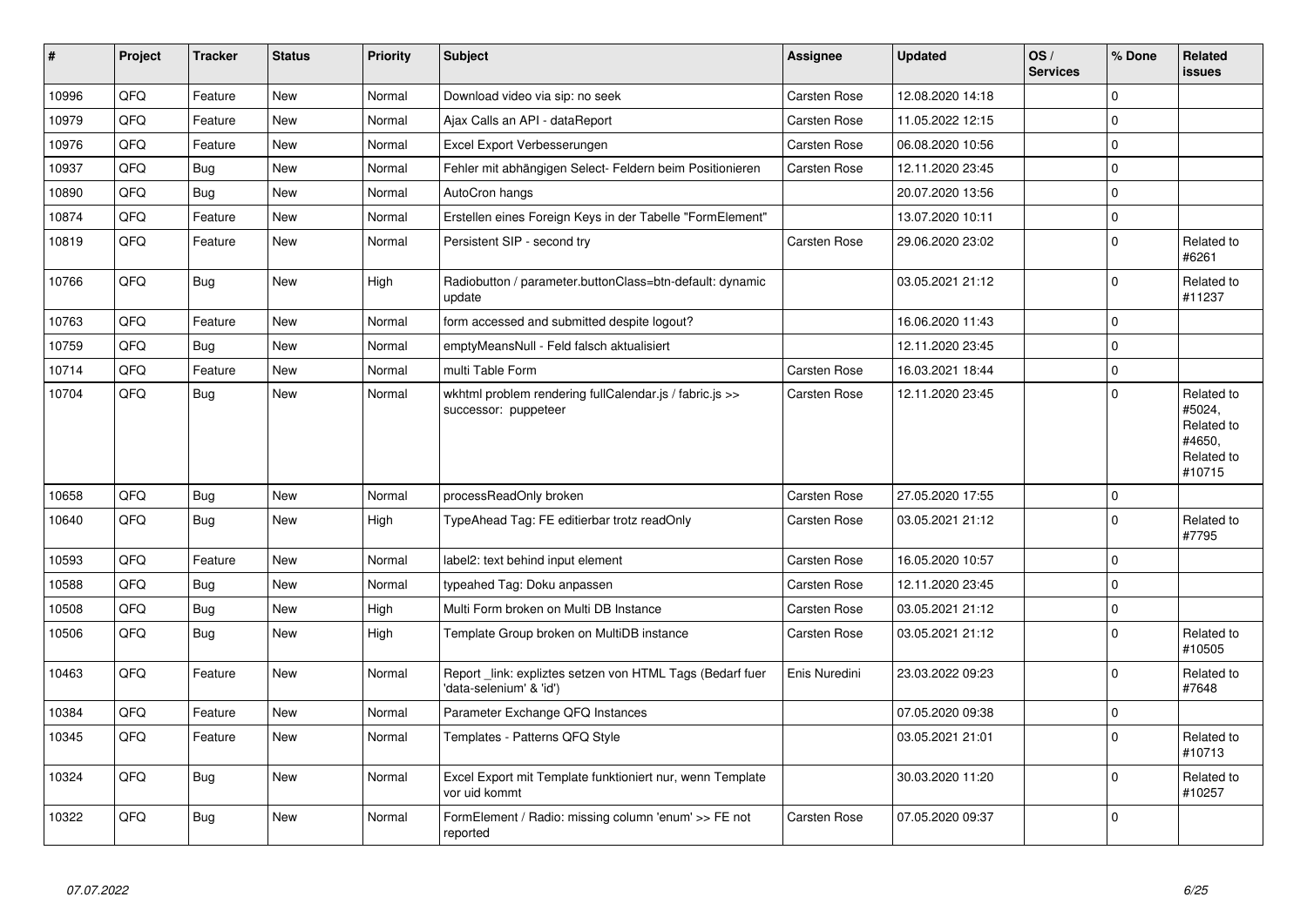| #     | Project | <b>Tracker</b> | <b>Status</b> | <b>Priority</b> | <b>Subject</b>                                                                                                                        | <b>Assignee</b>     | <b>Updated</b>   | OS/<br><b>Services</b> | % Done       | Related<br><b>issues</b>                                             |
|-------|---------|----------------|---------------|-----------------|---------------------------------------------------------------------------------------------------------------------------------------|---------------------|------------------|------------------------|--------------|----------------------------------------------------------------------|
| 10119 | QFQ     | Feature        | <b>New</b>    | Normal          | Dropdown (selectlist) & Type Ahead: format and catagorize<br>list                                                                     | Carsten Rose        | 07.05.2020 09:36 |                        | $\Omega$     |                                                                      |
| 10115 | QFQ     | Feature        | <b>New</b>    | Normal          | <b>TypeAhead: static list</b>                                                                                                         | Carsten Rose        | 26.02.2020 16:42 |                        | 100          |                                                                      |
| 10114 | QFQ     | Feature        | <b>New</b>    | High            | Symbol (Link): 'G:' (Glyphicon) replaced by 'i:' (icon)                                                                               |                     | 07.12.2021 17:19 |                        | $\mathbf 0$  | Related to<br>#3797,<br>Related to<br>#4194                          |
| 10082 | QFQ     | <b>Bug</b>     | <b>New</b>    | Normal          | FE.type=SELECT - 'sanatize' Class                                                                                                     | Carsten Rose        | 07.05.2020 09:36 |                        | $\mathbf 0$  | Related to<br>#10081                                                 |
| 10081 | QFQ     | Bug            | <b>New</b>    | High            | Stale record lock after 'forbidden' character                                                                                         | Carsten Rose        | 03.05.2021 21:12 |                        | $\Omega$     | Related to<br>#10082,<br>Related to<br>#9789                         |
| 10080 | QFQ     | Feature        | <b>New</b>    | Normal          | Popup on 'save' / 'close': configure dialog (answer<br>yes/no/cancle/)                                                                | Carsten Rose        | 28.03.2021 20:52 |                        | $\mathbf 0$  | Is duplicate<br>of #12262                                            |
| 10014 | QFQ     | Feature        | <b>New</b>    | Normal          | Manual.rst: describe behaviour and process order of<br>fillStoreVar, slaveId, sqlBefore,                                              | Carsten Rose        | 01.02.2020 22:31 |                        | $\pmb{0}$    |                                                                      |
| 9983  | QFQ     | Feature        | <b>New</b>    | Normal          | Report Notation: new keyword 'range'                                                                                                  | Carsten Rose        | 01.02.2020 15:55 |                        | $\mathbf{0}$ |                                                                      |
| 9927  | QFQ     | Feature        | <b>New</b>    | Normal          | QFQ Update: a) Update nur machen wenn BE User<br>eingeloggt ist., b) Bei Fehler genaue Meldung welcher<br>Updateschritt Probleme hat. | Carsten Rose        | 22.01.2020 12:59 |                        | $\pmb{0}$    |                                                                      |
| 9855  | QFQ     | Bug            | <b>New</b>    | Normal          | <b>Required Check</b>                                                                                                                 |                     | 01.02.2020 15:56 |                        | 0            |                                                                      |
| 9853  | QFQ     | Feature        | <b>New</b>    | Normal          | Check das SQL / QFQ / Mail Logfile geschrieben wird                                                                                   |                     | 09.01.2020 11:15 |                        | $\pmb{0}$    |                                                                      |
| 9811  | QFQ     | Feature        | <b>New</b>    | Normal          | Report: tag every n'th row                                                                                                            | Carsten Rose        | 01.02.2020 23:22 |                        | $\pmb{0}$    |                                                                      |
| 9783  | QFQ     | Bug            | <b>New</b>    | Normal          | Email with special characters                                                                                                         | Carsten Rose        | 01.02.2020 23:22 |                        | $\pmb{0}$    |                                                                      |
| 9781  | QFQ     | Feature        | <b>New</b>    | Normal          | Button: CSS class to make buttons smaller                                                                                             | <b>Carsten Rose</b> | 01.02.2020 23:22 |                        | 0            |                                                                      |
| 9777  | QFQ     | Feature        | <b>New</b>    | Normal          | Logging QFQ Variables                                                                                                                 | Carsten Rose        | 16.12.2019 17:17 |                        | $\pmb{0}$    |                                                                      |
| 9773  | QFQ     | Bug            | <b>New</b>    | Normal          | form.parameter.formModeGlobal=requiredOff                                                                                             | Carsten Rose        | 01.02.2020 15:56 |                        | $\pmb{0}$    |                                                                      |
| 9707  | QFQ     | Feature        | <b>New</b>    | Normal          | SIP security: encode pageld and check pageld on decode                                                                                | Carsten Rose        | 01.02.2020 23:22 |                        | $\mathbf 0$  |                                                                      |
| 9706  | QFQ     | Feature        | <b>New</b>    | Normal          | Multi File Upload (hidden template group)                                                                                             | Carsten Rose        | 01.02.2020 23:22 |                        | $\Omega$     | Related to<br>#7521,<br>Related to<br>#5562,<br>Related to<br>#13330 |
| 9602  | QFQ     | Feature        | <b>New</b>    | Normal          | Form definition as JSON                                                                                                               | Carsten Rose        | 01.02.2020 23:21 |                        | $\Omega$     | Related to<br>#9600                                                  |
| 9537  | QFQ     | Feature        | New           | Normal          | FormEditor: Edit fieldset in FrontEnd                                                                                                 | Carsten Rose        | 01.02.2020 23:22 |                        | $\mathbf 0$  |                                                                      |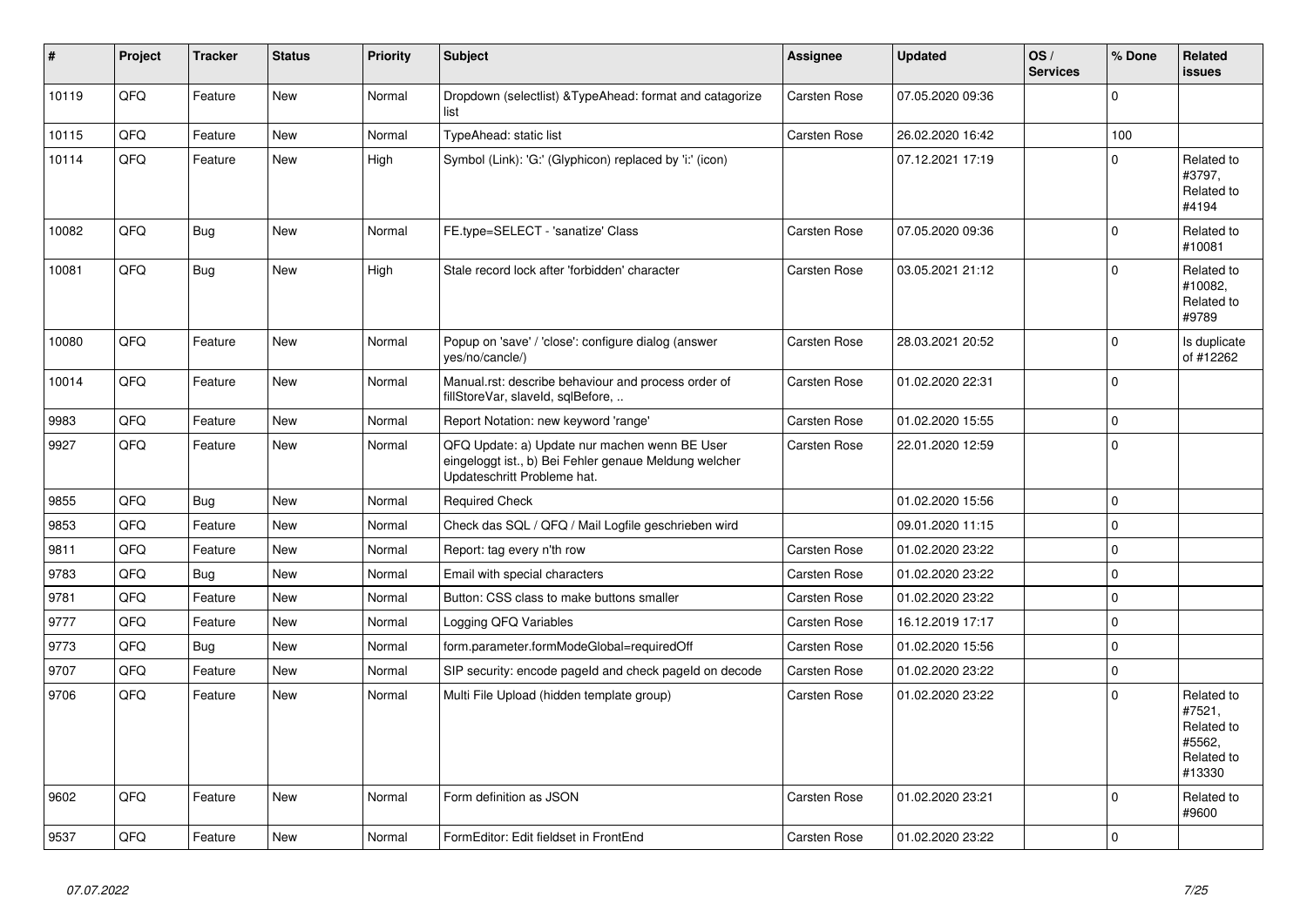| #    | Project | <b>Tracker</b> | <b>Status</b> | <b>Priority</b> | <b>Subject</b>                                                                  | <b>Assignee</b> | <b>Updated</b>   | OS/<br><b>Services</b> | % Done         | <b>Related</b><br>issues                     |
|------|---------|----------------|---------------|-----------------|---------------------------------------------------------------------------------|-----------------|------------------|------------------------|----------------|----------------------------------------------|
| 9533 | QFQ     | <b>Bug</b>     | <b>New</b>    | Normal          | FE.type=upload: Check in 'beforeSave' if upload is given                        | Carsten Rose    | 01.02.2020 23:22 |                        | $\Omega$       | Related to<br>#11523                         |
| 9531 | QFQ     | <b>Bug</b>     | New           | High            | FE File: Dynamic Update / modeSql / required detected<br>even it not set        | Carsten Rose    | 11.06.2021 20:32 |                        | $\mathbf 0$    | Related to<br>#12398                         |
| 9352 | QFQ     | Feature        | <b>New</b>    | Normal          | FE 'Native' fire slaveld, sqlAfter, sqlIns                                      | Carsten Rose    | 01.02.2020 23:22 |                        | $\mathbf 0$    |                                              |
| 9348 | QFQ     | Feature        | New           | Normal          | defaultThumbnailSize: pre render thumbnails                                     | Carsten Rose    | 12.06.2021 09:05 |                        | $\mathbf 0$    |                                              |
| 9347 | QFQ     | <b>Bug</b>     | <b>New</b>    | High            | FE.type=upload with dynamic show/hidden: required not<br>detected               | Carsten Rose    | 12.06.2021 10:40 |                        | $\mathbf 0$    | Related to<br>#5305,<br>Related to<br>#12398 |
| 9317 | QFQ     | <b>Bug</b>     | <b>New</b>    | Normal          | FE.type=note: with dynamic show/hidden an empty label<br>causes trouble         | Carsten Rose    | 01.02.2020 23:22 |                        | $\Omega$       |                                              |
| 9275 | QFQ     | <b>Bug</b>     | New           | Normal          | autcron: t3 page, which takes to long to respond, is not<br>reported properly   | Carsten Rose    | 01.02.2020 23:22 |                        | 100            |                                              |
| 9221 | QFQ     | Feature        | <b>New</b>    | Normal          | typeAhead: Zeichenlimite ausschalten                                            | Carsten Rose    | 29.06.2022 22:36 |                        | $\mathbf 0$    |                                              |
| 9208 | QFQ     | Feature        | <b>New</b>    | Normal          | Manage 'recent' records                                                         | Carsten Rose    | 01.02.2020 23:22 |                        | $\mathbf 0$    |                                              |
| 9177 | QFQ     | <b>Bug</b>     | New           | Normal          | Bug? QFQ tries to save an action FE, which has real<br>existing column name     | Carsten Rose    | 01.02.2020 23:22 |                        | $\Omega$       |                                              |
| 9136 | QFQ     | Feature        | New           | Normal          | Create ZIP files with dynamic PDFs                                              | Carsten Rose    | 06.07.2022 13:21 |                        | $\mathbf 0$    |                                              |
| 9129 | QFQ     | Feature        | <b>New</b>    | Normal          | sqlValidate: Message as notification, not as error                              | Carsten Rose    | 01.02.2020 23:22 |                        | $\mathbf 0$    | Related to<br>#9128                          |
| 9128 | QFQ     | Feature        | <b>New</b>    | Normal          | Error Message: not replaced variables- a) replace back to<br>'{{', b) underline | Carsten Rose    | 01.02.2020 23:22 |                        | $\mathbf 0$    | Related to<br>#9129                          |
| 9127 | QFQ     | <b>Bug</b>     | New           | Normal          | Error Message: change 'roll over' color - text not readable                     | Carsten Rose    | 01.02.2020 23:22 |                        | $\mathbf 0$    |                                              |
| 9077 | QFQ     | <b>Bug</b>     | New           | Normal          | typeAheadSql: report broken SQL                                                 | Carsten Rose    | 29.06.2022 22:35 |                        | $\Omega$       | Related to<br>#4018                          |
| 9013 | QFQ     | <b>Bug</b>     | <b>New</b>    | Normal          | Error in Twig template not handled                                              | Carsten Rose    | 20.10.2021 13:43 |                        | $\mathbf 0$    |                                              |
| 8975 | QFQ     | Feature        | New           | Normal          | Report Notation: 2.0                                                            | Carsten Rose    | 01.02.2020 23:22 |                        | $\Omega$       | Related to<br>#8963                          |
| 8962 | QFQ     | Feature        | <b>New</b>    | High            | allow for form fields with identical names                                      | Carsten Rose    | 03.05.2021 21:14 |                        | $\mathbf 0$    |                                              |
| 8891 | QFQ     | Bug            | <b>New</b>    | High            | formSubmitLog: do not log passwords                                             | Enis Nuredini   | 25.03.2022 09:06 |                        | $\mathbf 0$    |                                              |
| 8806 | QFQ     | Feature        | New           | Normal          | SQL Function nl2br                                                              | Carsten Rose    | 01.02.2020 23:22 |                        | $\overline{0}$ |                                              |
| 8719 | QFQ     | Feature        | New           | Normal          | extraButtonLock: add support for 0/1                                            | Carsten Rose    | 01.02.2020 23:22 |                        | $\mathbf 0$    |                                              |
| 8702 | QFQ     | Feature        | New           | Normal          | Load Record which is locked: missing user info                                  | Carsten Rose    | 11.12.2019 16:16 |                        | 0              | Related to<br>#9789                          |
| 8668 | QFQ     | Bug            | New           | High            | Pill disabled: dyamic mode 'hidden' not respected - FE is still<br>required     | Carsten Rose    | 03.05.2021 21:14 |                        | 0              |                                              |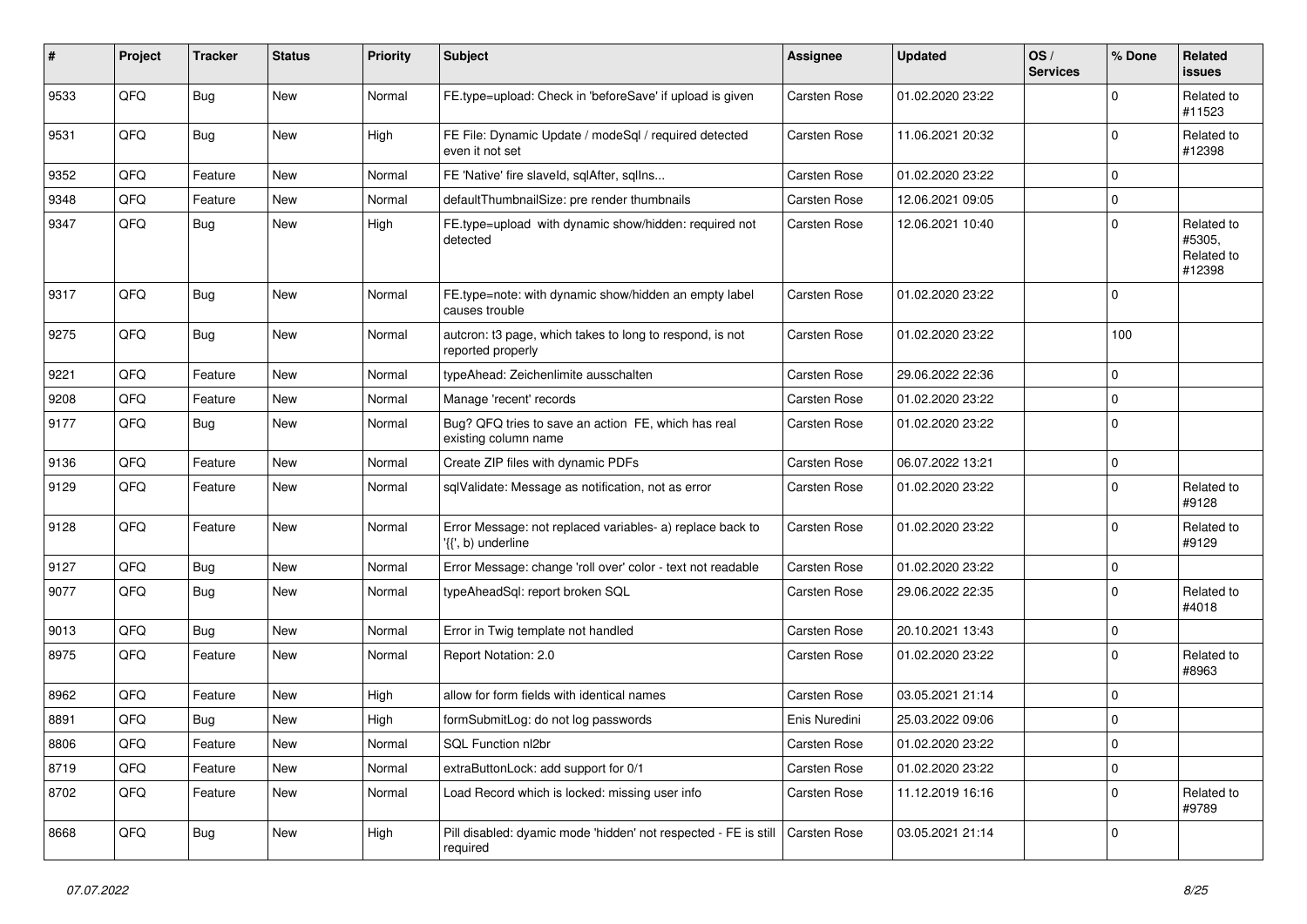| ∦    | Project | <b>Tracker</b> | <b>Status</b> | <b>Priority</b> | <b>Subject</b>                                                                                         | <b>Assignee</b> | <b>Updated</b>   | OS/<br><b>Services</b> | % Done      | <b>Related</b><br>issues |
|------|---------|----------------|---------------|-----------------|--------------------------------------------------------------------------------------------------------|-----------------|------------------|------------------------|-------------|--------------------------|
| 8431 | QFQ     | <b>Bug</b>     | New           | High            | autocron.php with wrong path                                                                           | Carsten Rose    | 03.05.2021 21:14 |                        | $\mathbf 0$ |                          |
| 8336 | QFQ     | Feature        | <b>New</b>    | Normal          | Form > modified > Close New: a) Optional disable popup, b)<br>custom text, c) mode on save: close stay | Carsten Rose    | 01.02.2020 23:22 |                        | $\mathbf 0$ | Related to<br>#8335      |
| 8217 | QFQ     | Feature        | New           | Normal          | if-elseif-else construct                                                                               | Carsten Rose    | 16.03.2021 18:41 |                        | $\mathbf 0$ | Related to<br>#10716     |
| 8187 | QFQ     | Feature        | <b>New</b>    | Normal          | Subrecord: enable/hide new button - make new/edit/delete<br>customizeable.                             | Carsten Rose    | 06.03.2021 18:44 |                        | $\mathbf 0$ | Related to<br>#11326     |
| 8089 | QFQ     | Feature        | <b>New</b>    | Normal          | Copy/Paste for FormElements                                                                            | Carsten Rose    | 01.02.2020 23:22 |                        | $\mathbf 0$ |                          |
| 8083 | QFQ     | Bug            | <b>New</b>    | High            | FormEditor: primary table list does not respect<br>'indexDb={{indexData:Y}}'                           | Carsten Rose    | 03.05.2021 21:14 |                        | $\mathbf 0$ | Has duplicate<br>#6678   |
| 8049 | QFQ     | Bug            | <b>New</b>    | Normal          | FE.type=note, column 'value': text moves some pixel to top<br>after save                               | Carsten Rose    | 01.02.2020 23:22 |                        | $\mathbf 0$ |                          |
| 7924 | QFQ     | Feature        | <b>New</b>    | Normal          | Radio/Checkbox with Tooltip                                                                            | Carsten Rose    | 01.02.2020 23:22 |                        | 0           |                          |
| 7920 | QFQ     | Feature        | New           | Normal          | FE: Syntax Highlight, Zeinlenumbruch                                                                   | Carsten Rose    | 01.02.2020 10:03 |                        | $\mathbf 0$ |                          |
| 7899 | QFQ     | Bug            | New           | High            | Fe.type=password / retype / required: always complain<br>about missing value                           | Carsten Rose    | 03.05.2021 21:14 |                        | $\mathbf 0$ |                          |
| 7890 | QFQ     | Bug            | <b>New</b>    | Normal          | FormElement 'required': extraButtonInfo not aligned                                                    | Carsten Rose    | 11.06.2021 21:17 |                        | $\mathbf 0$ | Related to<br>#11517     |
| 7850 | QFQ     | Feature        | <b>New</b>    | High            | Upload records: non 'pathFileName' column                                                              | Carsten Rose    | 03.05.2021 21:14 |                        | 0           |                          |
| 7812 | QFQ     | Feature        | New           | Normal          | FE 'Subrecord' - new option 'subrecordShowFilter',<br>'subrecordPaging'                                | Carsten Rose    | 01.02.2020 23:22 |                        | $\mathbf 0$ |                          |
| 7795 | QFQ     | Bug            | <b>New</b>    | Normal          | Readonly Form: Typeahead-Felder                                                                        | Carsten Rose    | 01.02.2020 23:22 |                        | $\mathbf 0$ | Related to<br>#10640     |
| 7685 | QFQ     | <b>Bug</b>     | New           | Normal          | Open FormElement from QFQ error message and save<br>modified record: error about missing {{formId:F}}  | Carsten Rose    | 01.02.2020 23:22 |                        | $\mathbf 0$ |                          |
| 7683 | QFQ     | Feature        | New           | Normal          | Special column names in '{{ SELECT  AS _link }}' should<br>be detected                                 | Carsten Rose    | 01.02.2020 23:21 |                        | $\mathbf 0$ |                          |
| 7681 | QFQ     | Feature        | <b>New</b>    | Normal          | Optional switch off 'check for modified record'                                                        | Carsten Rose    | 01.02.2020 23:21 |                        | $\mathbf 0$ |                          |
| 7660 | QFQ     | Feature        | <b>New</b>    | Normal          | IMAP: import mails to DB, move / delete mails                                                          | Carsten Rose    | 01.02.2020 09:52 |                        | $\mathbf 0$ |                          |
| 7650 | QFQ     | <b>Bug</b>     | <b>New</b>    | High            | Optional do not show 'required' sign on FormElement                                                    | Carsten Rose    | 03.05.2021 21:14 |                        | $\mathbf 0$ |                          |
| 7574 | QFQ     | <b>Bug</b>     | <b>New</b>    | Normal          | Substitute error: form element not reported / dont parse<br>Form.note                                  | Carsten Rose    | 01.02.2020 23:21 |                        | $\mathbf 0$ |                          |
| 7547 | QFQ     | Bug            | New           | Normal          | Error Message in afterSave: wrong parameter column<br>reported                                         | Carsten Rose    | 01.02.2020 23:22 |                        | $\mathbf 0$ |                          |
| 7524 | QFQ     | <b>Bug</b>     | New           | Normal          | QFQ throws a 'General Error' if 'fileadmin/protected/log/' is<br>not writeable                         | Carsten Rose    | 01.02.2020 23:22 |                        | $\mathbf 0$ |                          |
| 7521 | QFQ     | Feature        | New           | Normal          | TemplateGroup: fe.type=upload                                                                          | Carsten Rose    | 01.02.2020 23:21 |                        | $\pmb{0}$   | Related to<br>#9706      |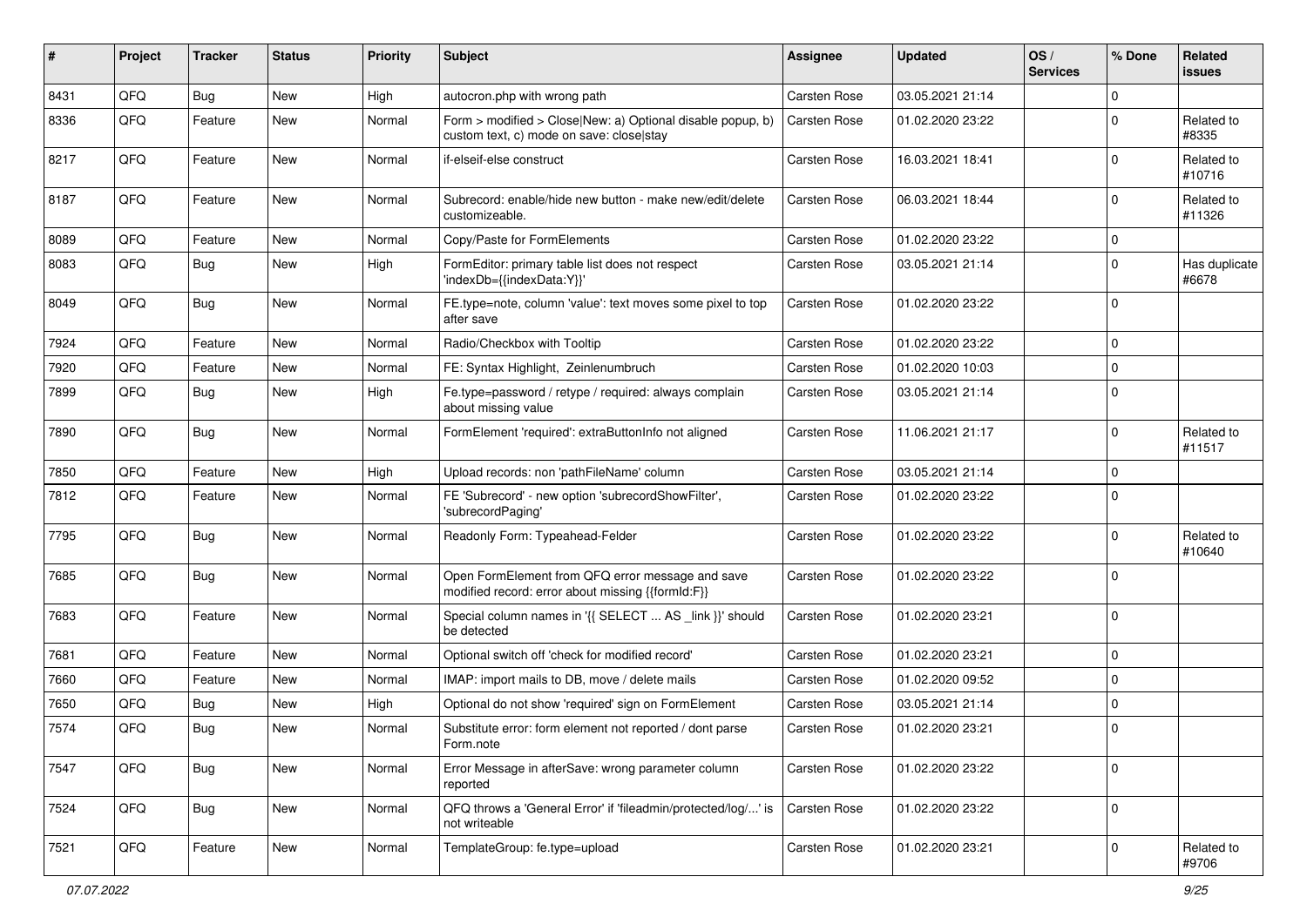| ∦    | Project | <b>Tracker</b> | <b>Status</b> | <b>Priority</b> | <b>Subject</b>                                                                                                             | <b>Assignee</b> | <b>Updated</b>   | OS/<br><b>Services</b> | % Done       | Related<br>issues      |
|------|---------|----------------|---------------|-----------------|----------------------------------------------------------------------------------------------------------------------------|-----------------|------------------|------------------------|--------------|------------------------|
| 7520 | QFQ     | Feature        | <b>New</b>    | Normal          | QR Code:  AS _qr ( AS _link)                                                                                               | Carsten Rose    | 01.02.2020 23:22 |                        | $\mathbf{0}$ |                        |
| 7519 | QFQ     | Feature        | New           | Normal          | Select: Multi                                                                                                              | Carsten Rose    | 01.02.2020 23:22 |                        | $\mathbf 0$  |                        |
| 7513 | QFQ     | <b>Bug</b>     | New           | Normal          | Radios not correct aligned                                                                                                 | Carsten Rose    | 01.02.2020 23:22 |                        | $\mathbf 0$  |                        |
| 7512 | QFQ     | Bug            | New           | Normal          | FE: inputType=number >> 'pattern' is not respected                                                                         | Carsten Rose    | 01.02.2020 23:22 |                        | $\mathbf 0$  |                        |
| 7481 | QFQ     | Feature        | <b>New</b>    | Normal          | Detect 'BaseUrl' automatically                                                                                             | Carsten Rose    | 01.02.2020 23:21 |                        | $\mathbf 0$  |                        |
| 7480 | QFQ     | Feature        | New           | Normal          | Record History (Undo / Redo)                                                                                               | Carsten Rose    | 11.12.2019 16:16 |                        | $\mathbf 0$  | Related to<br>#2361    |
| 7342 | QFQ     | Feature        | <b>New</b>    | Normal          | add content = hide this                                                                                                    | Carsten Rose    | 01.02.2020 23:21 |                        | 0            |                        |
| 7280 | QFQ     | Feature        | New           | Normal          | recently used table                                                                                                        | Carsten Rose    | 01.02.2020 23:21 |                        | $\mathbf 0$  |                        |
| 7261 | QFQ     | <b>Bug</b>     | <b>New</b>    | Normal          | Report pathFilename for user without path, only the filename                                                               | Carsten Rose    | 01.02.2020 23:21 |                        | $\mathbf 0$  |                        |
| 7239 | QFQ     | Feature        | New           | Normal          | TinyMCE: html tag whitelist                                                                                                | Carsten Rose    | 01.02.2020 23:21 |                        | $\mathbf 0$  | Related to<br>#14320   |
| 7219 | QFQ     | <b>Bug</b>     | <b>New</b>    | Normal          | typeSheadSql / typeAheadSqlPrefetch: change to curly<br>braces                                                             | Carsten Rose    | 01.02.2020 23:21 |                        | $\mathbf 0$  |                        |
| 7175 | QFQ     | Feature        | <b>New</b>    | Normal          | Upload: md5 hash as filename                                                                                               | Carsten Rose    | 01.02.2020 23:21 |                        | $\mathbf 0$  |                        |
| 7119 | QFQ     | Feature        | New           | Normal          | Upload: scaleDownWidth, scaleDownHeight                                                                                    | Carsten Rose    | 01.02.2020 23:21 |                        | $\pmb{0}$    |                        |
| 7109 | QFQ     | Feature        | New           | Normal          | Dynamic Updates: row/element hide                                                                                          | Carsten Rose    | 01.02.2020 23:22 |                        | $\mathbf 0$  | Has duplicate<br>#4081 |
| 7102 | QFQ     | Feature        | <b>New</b>    | Normal          | Comment sign in report: '#' and '--'                                                                                       | Carsten Rose    | 01.02.2020 23:21 |                        | $\mathbf 0$  |                        |
| 7099 | QFQ     | Feature        | <b>New</b>    | Normal          | Redesign FormEditor                                                                                                        | Carsten Rose    | 01.02.2020 23:21 |                        | $\mathbf 0$  |                        |
| 7014 | QFQ     | <b>Bug</b>     | New           | Normal          | Sending invalid emails succeeds when<br>debug.redirectAllMailTo is set                                                     | Carsten Rose    | 01.02.2020 23:21 |                        | $\mathbf 0$  |                        |
| 7002 | QFQ     | <b>Bug</b>     | New           | Normal          | Dynamic Update: row does not disappear / appear                                                                            | Carsten Rose    | 01.02.2020 23:22 |                        | $\mathbf 0$  |                        |
| 6912 | QFQ     | Bug            | New           | Normal          | error Message Var 'deadline' already set in SIP - in Form<br>with FE.value={{deadline:R:::{{deadlinePeriod:Y}}}}           | Carsten Rose    | 01.02.2020 23:21 |                        | $\mathbf 0$  |                        |
| 6855 | QFQ     | Feature        | <b>New</b>    | Normal          | With {{feUser:U}}!={{feUser:T}}: Save / Delete: only possible<br>with {{feUserSave:U}}='yes' and '{{feUserDelete:U}}='yes' | Carsten Rose    | 01.02.2020 23:21 |                        | $\mathbf 0$  |                        |
| 6765 | QFQ     | Feature        | <b>New</b>    | Normal          | Moeglichkeit via QFQ eigene Logs zu schreiben                                                                              | Carsten Rose    | 01.02.2020 23:21 |                        | 0            |                        |
| 6723 | QFQ     | Feature        | New           | Normal          | Report QFQ Installation and Version                                                                                        | Carsten Rose    | 12.06.2021 09:07 |                        | $\mathbf 0$  |                        |
| 6677 | QFO     | <b>Bug</b>     | New           | Normal          | Error message FE Action Element: no/wrong FE reference<br>who cause the problem.                                           | Carsten Rose    | 01.02.2020 23:21 |                        | 0            |                        |
| 6609 | QFQ     | Feature        | New           | Normal          | Formlet: JSON API erweitern                                                                                                | Carsten Rose    | 01.02.2020 23:21 |                        | 50           |                        |
| 6602 | QFQ     | Feature        | New           | Normal          | Formlet: in Report auf Mausklick ein mini-form oeffnen                                                                     | Carsten Rose    | 11.12.2019 16:16 |                        | $\pmb{0}$    |                        |
| 6594 | QFQ     | Feature        | New           | Normal          | Excel: on download, check if there is a valid sip                                                                          | Carsten Rose    | 01.02.2020 23:21 |                        | $\pmb{0}$    |                        |
| 6483 | QFQ     | Bug            | New           | Normal          | R Store funktioniert nicht bei 'Report Notation' im FE                                                                     | Carsten Rose    | 01.02.2020 23:21 |                        | $\pmb{0}$    |                        |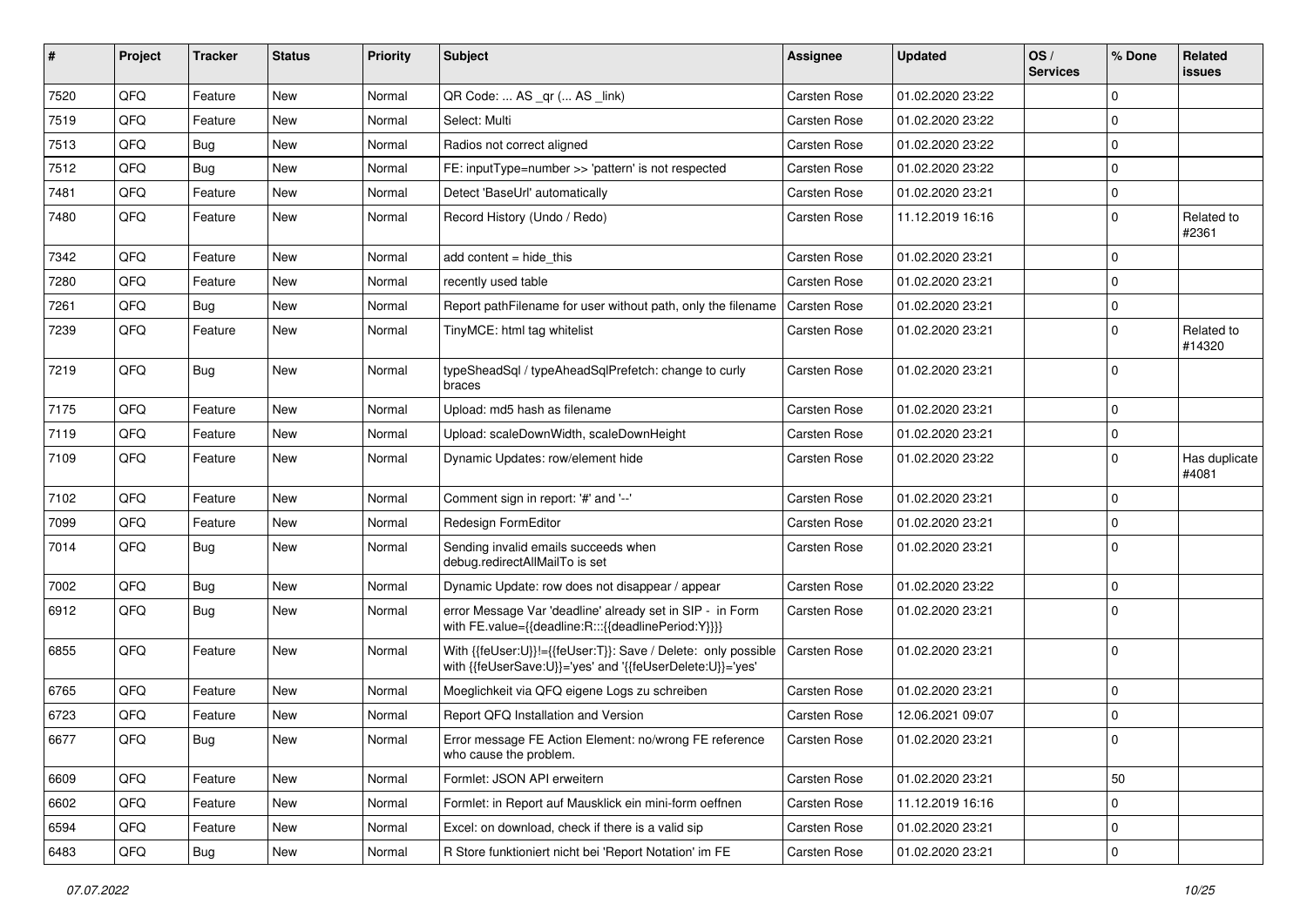| #    | Project | <b>Tracker</b> | <b>Status</b> | <b>Priority</b> | <b>Subject</b>                                                                                        | <b>Assignee</b>     | <b>Updated</b>   | OS/<br><b>Services</b> | % Done      | Related<br><b>issues</b>                    |
|------|---------|----------------|---------------|-----------------|-------------------------------------------------------------------------------------------------------|---------------------|------------------|------------------------|-------------|---------------------------------------------|
| 6462 | QFQ     | <b>Bug</b>     | <b>New</b>    | Normal          | File Upload: Nutzlose Fehlermeldung wenn Datei zu gross                                               | Carsten Rose        | 01.02.2020 23:21 |                        | $\Omega$    | Related to<br>#6139                         |
| 6437 | QFQ     | Feature        | <b>New</b>    | Normal          | Neuer Mode Button bei FormElementen                                                                   | Carsten Rose        | 01.02.2020 23:21 |                        | 0           | Related to<br>#9668,<br>Blocked by<br>#9678 |
| 6292 | QFQ     | Feature        | <b>New</b>    | Normal          | Download: File speichern mit Hash aber original Filename in<br>der Datenbank vermerken fuer Downloads | Carsten Rose        | 01.02.2020 23:21 |                        | 0           |                                             |
| 6289 | QFQ     | Feature        | <b>New</b>    | Normal          | Form: Log                                                                                             | Carsten Rose        | 01.02.2020 23:21 |                        | $\pmb{0}$   |                                             |
| 6261 | QFQ     | Feature        | <b>New</b>    | Normal          | Persistent SIP                                                                                        | Carsten Rose        | 12.06.2021 09:07 |                        | $\pmb{0}$   | Related to<br>#10819                        |
| 5782 | QFQ     | Feature        | <b>New</b>    | Normal          | <b>NextCloud API</b>                                                                                  | <b>Carsten Rose</b> | 01.02.2020 10:02 |                        | $\mathbf 0$ |                                             |
| 5715 | QFQ     | Feature        | <b>New</b>    | High            | PDF Caching                                                                                           | Carsten Rose        | 03.05.2021 21:14 |                        | $\mathbf 0$ | Related to<br>#5851,<br>Related to<br>#6357 |
| 5576 | QFQ     | Bug            | <b>New</b>    | Normal          | Using MySQL 'DROP' requires privilege - wich is not really<br>necessary.                              | <b>Carsten Rose</b> | 01.02.2020 23:21 |                        | $\Omega$    |                                             |
| 5559 | QFQ     | <b>Bug</b>     | <b>New</b>    | Normal          | FE.type = Upload: 'accept' might contain variables                                                    | Carsten Rose        | 11.05.2020 21:23 |                        | 0           |                                             |
| 5459 | QFQ     | Bug            | <b>New</b>    | High            | Multi DB: spread system tables between 'QFQ' and<br>'Data'-DB                                         | Carsten Rose        | 03.05.2021 21:14 |                        | $\mathbf 0$ | Related to<br>#4720                         |
| 5345 | QFQ     | Feature        | <b>New</b>    | Normal          | Report: UPDATE / INSERT / DELETE statements should<br>trigger subqueries, depending on the result.    | Carsten Rose        | 27.05.2020 16:11 |                        | $\Omega$    |                                             |
| 5305 | QFQ     | <b>Bug</b>     | New           | Normal          | Upload FormElement: nicht disabled by readonly Form                                                   | Carsten Rose        | 16.06.2021 13:43 |                        | $\mathbf 0$ | Related to<br>#9347,<br>Related to<br>#9834 |
| 5221 | QFQ     | Bug            | <b>New</b>    | High            | Download Dialog: Bleibt stehen in FF wenn Datei<br>automatisch gespeichert wird.                      | Carsten Rose        | 03.05.2021 21:14 |                        | $\Omega$    |                                             |
| 5131 | QFQ     | Feature        | <b>New</b>    | Normal          | Activate Spin Gear ('wait/busy' indicator) via LINK attribute                                         | Carsten Rose        | 01.02.2020 23:21 |                        | $\pmb{0}$   |                                             |
| 4756 | QFQ     | Bug            | <b>New</b>    | Normal          | Form dirty even nothing changes                                                                       | Carsten Rose        | 11.12.2019 16:16 |                        | $\pmb{0}$   |                                             |
| 4413 | QFQ     | Feature        | <b>New</b>    | Normal          | fieldset: show/hidden, modeSql, dynamicUpdate                                                         | Carsten Rose        | 09.02.2022 15:19 |                        | $\pmb{0}$   |                                             |
| 4250 | QFQ     | Feature        | <b>New</b>    | Normal          | AutoCron in QFQ via PHP                                                                               | Carsten Rose        | 01.02.2020 23:21 |                        | $\Omega$    | Related to<br>#3292,<br>Related to<br>#3291 |
| 4082 | QFQ     | Feature        | <b>New</b>    | Normal          | Dynamic Update: modeSql - useful default                                                              | Carsten Rose        | 01.02.2020 23:22 |                        | $\pmb{0}$   |                                             |
| 4050 | QFQ     | Feature        | <b>New</b>    | Normal          | sql.log: 1) FormElement ID which causes a specific action,<br>2) Result in the same row.              | Carsten Rose        | 15.04.2020 11:35 |                        | $\Omega$    | Related to<br>#5458                         |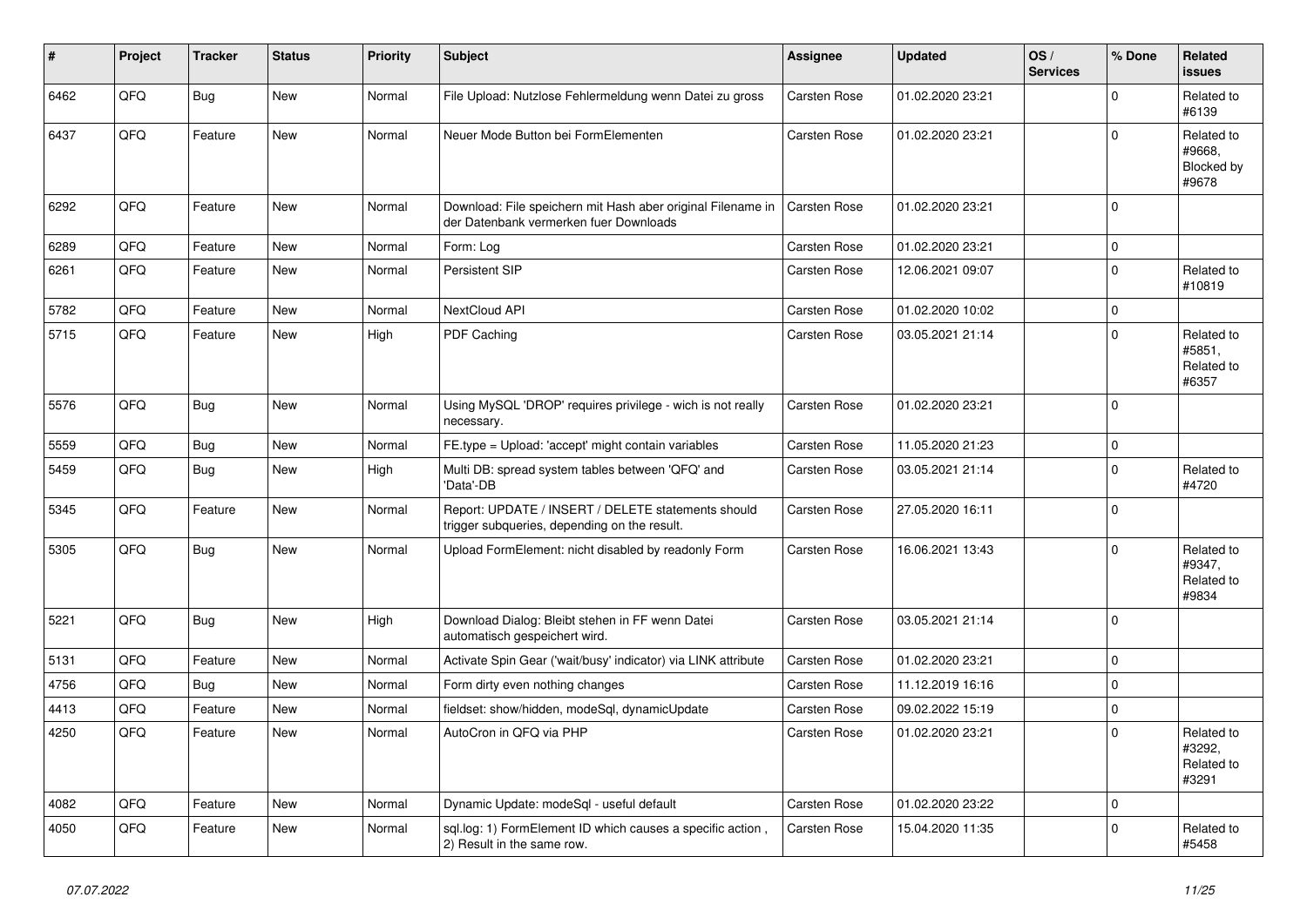| ∦     | Project | <b>Tracker</b> | <b>Status</b> | <b>Priority</b> | <b>Subject</b>                                                                                         | <b>Assignee</b> | <b>Updated</b>   | OS/<br><b>Services</b> | % Done       | Related<br>issues                                                      |
|-------|---------|----------------|---------------|-----------------|--------------------------------------------------------------------------------------------------------|-----------------|------------------|------------------------|--------------|------------------------------------------------------------------------|
| 4023  | QFQ     | Feature        | New           | Normal          | prepared statements - FE action: salveld, sqllnsert,<br>sqlUpdate, sqlDelete, sqlBefore, sqlAfter      | Carsten Rose    | 11.12.2019 16:15 |                        | $\mathbf 0$  |                                                                        |
| 4018  | QFQ     | Feature        | New           | Normal          | typeahead: long query parameter / answer triggers 'Attack<br>detected' and purges current SIP storage. | Carsten Rose    | 29.06.2022 22:46 |                        | 0            | Related to<br>#9077                                                    |
| 3864  | QFQ     | Feature        | <b>New</b>    | Normal          | Encrypt / decrypt field                                                                                | Enis Nuredini   | 30.06.2022 16:29 |                        | $\mathbf 0$  |                                                                        |
| 3727  | QFQ     | Feature        | <b>New</b>    | High            | Security: Session Hijacking erschweren                                                                 | Carsten Rose    | 03.05.2021 21:14 |                        | $\mathbf 0$  |                                                                        |
| 3547  | QFQ     | Bug            | New           | Normal          | FE of type 'note' causes writing of empty fields.                                                      | Carsten Rose    | 01.02.2020 23:21 |                        | $\mathbf 0$  |                                                                        |
| 3504  | QFQ     | Feature        | New           | Normal          | Logging: welche Action FEs werden wann wie ausgefuehrt                                                 | Carsten Rose    | 01.02.2020 23:21 |                        | $\mathbf 0$  | Related to<br>#5458.<br>Related to<br>#4092                            |
| 3432  | QFQ     | Feature        | <b>New</b>    | Normal          | subrecord: dynamicUpdate                                                                               | Carsten Rose    | 11.06.2020 21:10 |                        | $\mathbf 0$  | Related to<br>#5691                                                    |
| 2361  | QFQ     | Feature        | New           | Normal          | Logging wer/wann/wo welches Formular aufgerufen hat                                                    | Carsten Rose    | 11.12.2019 16:15 |                        | $\mathbf 0$  | Related to<br>#4432.<br>Related to<br>#7480                            |
| 14371 | QFQ     | Feature        | Priorize      | Normal          | <b>LDAP via REPORT</b>                                                                                 | Carsten Rose    | 19.06.2022 16:37 |                        | $\mathbf 0$  |                                                                        |
| 14290 | QFQ     | Feature        | Priorize      | Normal          | FormEditor: Show Table Definition                                                                      | Carsten Rose    | 19.06.2022 16:37 |                        | $\mathbf 0$  |                                                                        |
| 14283 | QFQ     | Bug            | Priorize      | Normal          | HEIC / HEIF convert doesn't trigger                                                                    | Carsten Rose    | 19.06.2022 16:37 |                        | $\mathbf 0$  |                                                                        |
| 13943 | QFQ     | Bug            | Priorize      | Normal          | unable to find formgroup                                                                               | Enis Nuredini   | 28.05.2022 11:03 |                        | $\mathbf 0$  |                                                                        |
| 13900 | QFQ     | Feature        | Priorize      | Normal          | Selenium: Check das Cookie/PDF funktioniert                                                            | Enis Nuredini   | 25.03.2022 12:45 |                        | $\mathbf 0$  |                                                                        |
| 12504 | QFQ     | Feature        | Priorize      | Normal          | sql.log: report fe.id                                                                                  | Carsten Rose    | 05.05.2021 22:09 |                        | $\mathbf 0$  |                                                                        |
| 12503 | QFQ     | Feature        | Priorize      | Normal          | Detect dangerous UPDATE statement with missing WHERE                                                   | Carsten Rose    | 05.05.2021 22:09 |                        | $\pmb{0}$    |                                                                        |
| 12452 | QFQ     | Feature        | Priorize      | Normal          | BaseURL: alsways with '/' at the end                                                                   | Carsten Rose    | 19.06.2022 13:45 |                        | $\mathbf 0$  | Related to<br>#10782                                                   |
| 12325 | QFQ     | Bug            | Priorize      | Normal          | MultiDB form.dblndex not working for report syntax                                                     | Carsten Rose    | 07.09.2021 13:37 |                        | $\mathbf 0$  | Related to<br>#12145,<br>Related to<br>#12314                          |
| 11320 | QFQ     | Feature        | Priorize      | Normal          | Typo3 Version 10 support                                                                               | Carsten Rose    | 05.05.2021 22:09 |                        | $\mathbf 0$  |                                                                        |
| 10569 | QFQ     | Feature        | Priorize      | Normal          | link_blank more safe                                                                                   | Enis Nuredini   | 25.03.2022 12:44 |                        | $\Omega$     |                                                                        |
| 10015 | QFQ     | Feature        | Priorize      | Normal          | Monospace in Textarea                                                                                  | Carsten Rose    | 03.02.2020 13:40 |                        | $\mathbf 0$  |                                                                        |
| 10012 | QFQ     | Feature        | Priorize      | Normal          | redirectAllMailTo: {{beEmail:T}}                                                                       | Carsten Rose    | 08.05.2021 09:54 |                        | $\mathbf{0}$ | Related to<br>#12412,<br>Related to<br>#12413,<br>Related to<br>#10011 |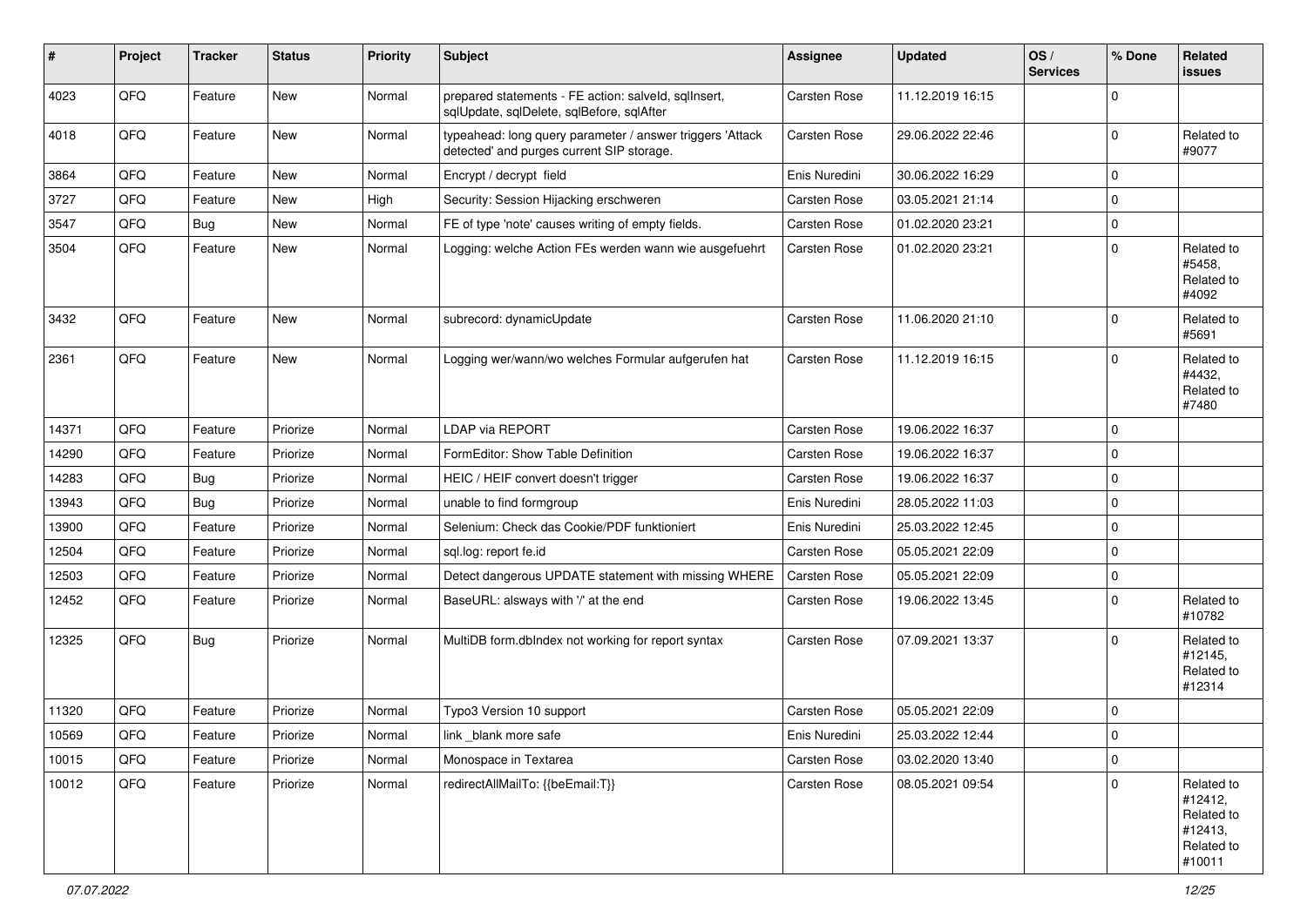| #     | <b>Project</b> | <b>Tracker</b> | <b>Status</b> | <b>Priority</b> | Subject                                                                                                  | Assignee            | <b>Updated</b>   | OS/<br><b>Services</b> | % Done       | Related<br>issues                                                       |
|-------|----------------|----------------|---------------|-----------------|----------------------------------------------------------------------------------------------------------|---------------------|------------------|------------------------|--------------|-------------------------------------------------------------------------|
| 10011 | QFQ            | Feature        | Priorize      | Normal          | Offer new STORE_TYPO3 Variable 'beUser', 'beEmail'                                                       | Carsten Rose        | 08.05.2021 09:51 |                        | $\Omega$     | Related to<br>#10012,<br>Related to<br>#12511                           |
| 10005 | QFQ            | Feature        | Priorize      | Normal          | Report / special column name:  AS _calendar                                                              | Carsten Rose        | 03.06.2020 17:28 |                        | $\mathbf 0$  |                                                                         |
| 10003 | QFQ            | Feature        | Priorize      | Normal          | fieldset: stronger visualize group                                                                       | Benjamin Baer       | 12.02.2020 08:13 |                        | 0            |                                                                         |
| 9975  | QFQ            | <b>Bug</b>     | Priorize      | Normal          | Dropdown Menu: 'r:3' broken                                                                              | Carsten Rose        | 01.02.2020 10:13 |                        | $\mathbf 0$  |                                                                         |
| 9968  | QFQ            | Feature        | Priorize      | Normal          | Tooltip in Links for Developer                                                                           | Carsten Rose        | 01.02.2020 23:17 |                        | $\mathbf 0$  |                                                                         |
| 9958  | QFQ            | <b>Bug</b>     | Priorize      | Normal          | Broken subrecord query: no error message                                                                 | <b>Carsten Rose</b> | 05.02.2021 15:15 |                        | $\mathbf 0$  |                                                                         |
| 9947  | QFQ            | <b>Bug</b>     | Priorize      | Normal          | Unwanted error message if missing 'typeAheadSqlPrefetch'                                                 | Carsten Rose        | 01.02.2020 10:13 |                        | $\mathbf 0$  |                                                                         |
| 9928  | QFQ            | Feature        | Priorize      | Normal          | SpecialColumnName: a) Deprecated: ' AS "_+tag " ', b)<br>New: ' AS "_ <tag1><tag2>"'</tag2></tag1>       | Carsten Rose        | 01.02.2020 23:17 |                        | $\mathbf 0$  | Related to<br>#9929                                                     |
| 9900  | QFQ            | Feature        | Priorize      | Normal          | Generic API Call: tt-content record >> JSON                                                              | Carsten Rose        | 01.02.2020 10:13 |                        | $\mathbf 0$  |                                                                         |
| 9862  | QFQ            | Bug            | Priorize      | Normal          | Failed writing to sql mail qfq.log should throw an exception                                             | Carsten Rose        | 01.02.2020 10:13 |                        | $\mathbf 0$  |                                                                         |
| 9834  | QFQ            | Bug            | Priorize      | Normal          | Input elements with tag 'disabled' are missing on<br>form-submit: server option 'processReadOnly' broken | Carsten Rose        | 07.12.2021 16:43 |                        | $\mathbf 0$  | Related to<br>#9691,<br>Related to<br>#5305, Has<br>duplicate<br>#12331 |
| 9668  | QFQ            | Feature        | Priorize      | Normal          | Form.mode: rename 'hidden' to 'hide'                                                                     | Carsten Rose        | 05.05.2021 22:14 |                        | $\mathbf 0$  | Related to<br>#6437                                                     |
| 9534  | QFQ            | Bug            | Priorize      | Urgent          | FE.type=upload: 'Unknown Mode: ID"                                                                       | Carsten Rose        | 03.05.2021 21:14 |                        | $\mathbf 0$  | Related to<br>#9532                                                     |
| 9394  | QFQ            | Feature        | Priorize      | Normal          | REST: allow for non numerical ids in get requests                                                        | Carsten Rose        | 05.05.2021 22:10 |                        | $\mathbf 0$  |                                                                         |
| 9346  | QFQ            | Feature        | Priorize      | Normal          | beforeSave: check if an upload is given                                                                  | Carsten Rose        | 11.06.2021 21:18 |                        | $\mathbf 0$  |                                                                         |
| 9173  | QFQ            | Bug            | Priorize      | Urgent          | Stale Record Lock: Firefox                                                                               | Carsten Rose        | 03.05.2021 21:14 |                        | 0            | Related to<br>#9789                                                     |
| 9135  | QFQ            | Feature        | Priorize      | Normal          | Progress Bar generic / replace old hourglass download<br>popup                                           | Benjamin Baer       | 03.01.2022 07:43 |                        | $\mathbf{0}$ |                                                                         |
| 9121  | QFQ            | Bug            | Priorize      | High            | sip links have r and __dbIndexData set                                                                   | Carsten Rose        | 12.06.2021 10:41 |                        | 0            |                                                                         |
| 8963  | QFQ            | Feature        | Priorize      | Normal          | Setting values in a store: flexible way                                                                  | Carsten Rose        | 05.05.2021 22:10 |                        | $\mathbf 0$  | Related to<br>#8975                                                     |
| 8585  | QFQ            | Feature        | Priorize      | Normal          | Enhance Error message for 'unknown form'                                                                 | Carsten Rose        | 01.02.2020 10:13 |                        | $\mathbf 0$  |                                                                         |
| 8584  | QFQ            | Feature        | Priorize      | Normal          | FE 'Action' - never assign to Container (except Template<br>Group)                                       | Carsten Rose        | 01.02.2020 10:13 |                        | $\mathbf 0$  |                                                                         |
| 8277  | QFQ            | Feature        | Priorize      | Normal          | fe.parameter.default=                                                                                    | Carsten Rose        | 01.02.2020 23:17 |                        | $\pmb{0}$    | Related to<br>#8113                                                     |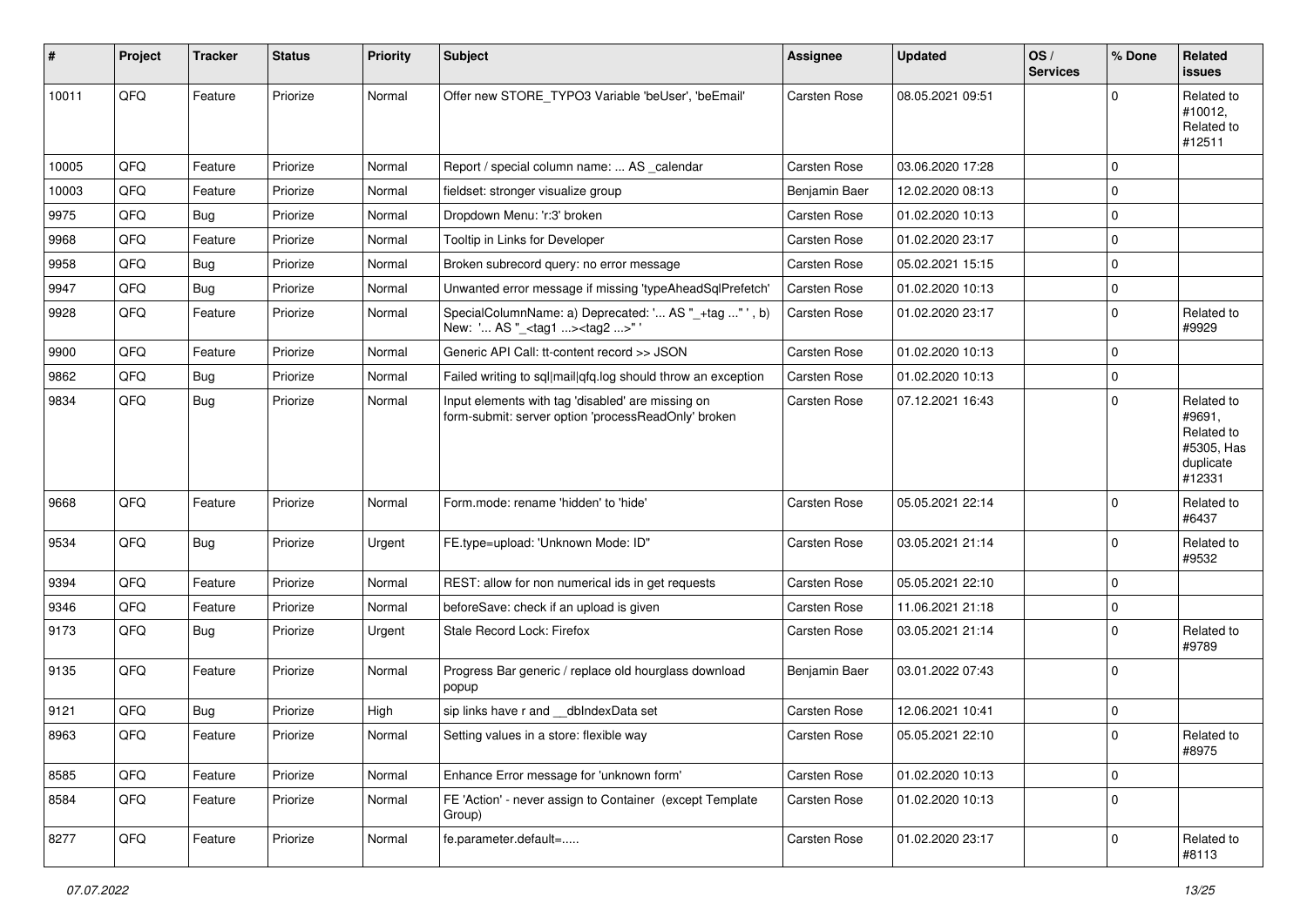| ∦    | Project    | <b>Tracker</b> | <b>Status</b> | <b>Priority</b> | <b>Subject</b>                                                                            | <b>Assignee</b>     | <b>Updated</b>   | OS/<br><b>Services</b> | % Done      | Related<br><b>issues</b>                        |
|------|------------|----------------|---------------|-----------------|-------------------------------------------------------------------------------------------|---------------------|------------------|------------------------|-------------|-------------------------------------------------|
| 8204 | QFQ        | Feature        | Priorize      | High            | Position 'required mark'                                                                  | Carsten Rose        | 16.06.2021 13:44 |                        | $\Omega$    |                                                 |
| 8082 | QFQ        | Feature        | Priorize      | High            | Contact form without saving record                                                        | Carsten Rose        | 07.12.2021 15:20 |                        | $\Omega$    | Related to<br>#8587,<br><b>Blocks</b><br>#11850 |
| 8044 | <b>OFO</b> | Feature        | Priorize      | Normal          | Transaction: a) Form, b) Report                                                           | <b>Carsten Rose</b> | 05.05.2021 22:14 |                        | $\Omega$    | Related to<br>#8043                             |
| 8037 | QFQ        | <b>Bug</b>     | Priorize      | Normal          | FE.type=upload (advanced mode): {{slaveld:V}} missing<br>during dynamic update            | Carsten Rose        | 01.02.2020 10:13 |                        | $\Omega$    |                                                 |
| 8034 | QFQ        | Feature        | Priorize      | Normal          | FormElement 'data': 22.22.2222 should not be accepted                                     | Carsten Rose        | 01.02.2020 10:13 |                        | $\Omega$    |                                                 |
| 7965 | QFQ        | Feature        | Priorize      | Normal          | Input type 'text' with visual format - currency                                           | Benjamin Baer       | 03.01.2022 07:45 |                        | $\Omega$    |                                                 |
| 7730 | QFQ        | Feature        | Priorize      | Normal          | SELECT Box: title in between                                                              | Benjamin Baer       | 01.02.2020 23:22 |                        | 0           |                                                 |
| 7656 | QFQ        | <b>Bug</b>     | Priorize      | Normal          | FE with required, 'pattern' and 'extraButtonLock': always<br>complain about missing value | Carsten Rose        | 01.02.2020 10:13 |                        | $\Omega$    |                                                 |
| 7630 | QFQ        | Feature        | Priorize      | Normal          | detailed error message for simple upload                                                  | <b>Carsten Rose</b> | 01.02.2020 10:13 |                        | $\Omega$    |                                                 |
| 7616 | QFQ        | <b>Bug</b>     | Priorize      | Normal          | Selectlist with Enum & Dynamic Update                                                     | <b>Carsten Rose</b> | 01.02.2020 10:13 |                        | $\Omega$    |                                                 |
| 7522 | QFQ        | Feature        | Priorize      | Normal          | Inserting default index.html to folder (Avoid Apache<br>Indexing)                         | Carsten Rose        | 01.02.2020 10:13 |                        | $\Omega$    |                                                 |
| 7290 | QFQ        | Feature        | Priorize      | Normal          | FormEditor: title as textarea if LEN(title)>60                                            | Carsten Rose        | 01.02.2020 10:13 |                        | $\mathbf 0$ | Blocked by<br>#7682                             |
| 7217 | QFQ        | Feature        | Priorize      | Normal          | Download: notice User if ` sip=?` is missing                                              | Carsten Rose        | 01.02.2020 10:13 |                        | $\Omega$    |                                                 |
| 6998 | QFQ        | Feature        | Priorize      | Normal          | Form: with debug=on show column information as tooltip of<br>column label                 | Carsten Rose        | 01.02.2020 10:13 |                        | $\Omega$    |                                                 |
| 6870 | QFQ        | Feature        | Priorize      | Normal          | Click on '_link' triggers an API call                                                     | Benjamin Baer       | 03.01.2022 08:25 |                        | $\Omega$    |                                                 |
| 6801 | QFQ        | Feature        | Priorize      | Normal          | Fabric: Maximize / FullIscreen                                                            | Benjamin Baer       | 21.03.2022 09:56 |                        | $\Omega$    |                                                 |
| 6574 | QFQ        | Bug            | Priorize      | Normal          | gfg.log: Fehlermeldung wurde angezeigt, aber nicht geloggt                                | Carsten Rose        | 01.02.2020 10:13 |                        | $\Omega$    |                                                 |
| 6566 | QFQ        | Bug            | Priorize      | Normal          | Link Function 'delete': provided parameter missing on page<br>reload                      | Benjamin Baer       | 03.01.2022 08:08 |                        | $\Omega$    |                                                 |
| 6224 | QFQ        | Feature        | Priorize      | Normal          | Dynamic update: fade in/out fields                                                        | Benjamin Baer       | 21.03.2022 09:50 |                        | $\Omega$    |                                                 |
| 6140 | QFQ        | <b>Bug</b>     | Priorize      | Normal          | QFQ DnD Sort: Locked fields                                                               | Benjamin Baer       | 21.03.2022 09:56 |                        | $\Omega$    |                                                 |
| 6116 | QFQ        | <b>Bug</b>     | Priorize      | High            | value of checkbox not saved                                                               | Carsten Rose        | 07.12.2021 17:19 |                        | $\mathbf 0$ |                                                 |
| 5942 | QFQ        | Feature        | Priorize      | Normal          | 'L' and 'type': append to links, generate via '_link' by using<br>'u' .                   | Carsten Rose        | 01.02.2020 10:13 |                        | $\Omega$    |                                                 |
| 5562 | QFQ        | Feature        | Priorize      | Normal          | Drag'n'Drop fuer Uploads                                                                  | Benjamin Baer       | 21.03.2022 09:52 |                        | $\Omega$    | Related to<br>#9706                             |
| 5366 | QFQ        | Feature        | Priorize      | Normal          | Saving with keyboard shortcuts                                                            | Benjamin Baer       | 21.03.2022 09:47 |                        | $\Omega$    |                                                 |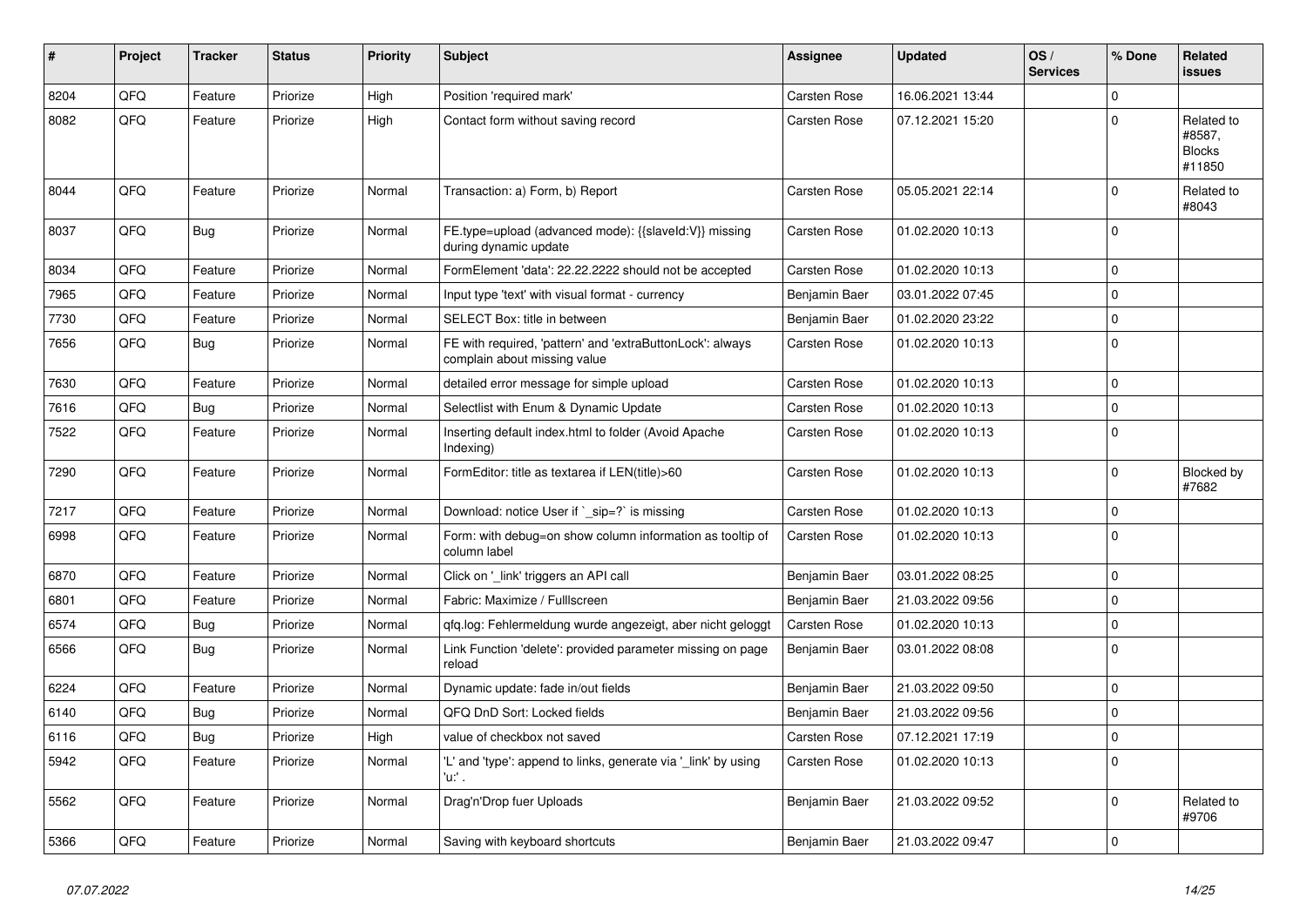| $\vert$ # | Project | <b>Tracker</b> | <b>Status</b> | <b>Priority</b> | <b>Subject</b>                                                                                      | Assignee            | <b>Updated</b>   | OS/<br><b>Services</b> | % Done      | Related<br><b>issues</b>                                                                                                                                              |
|-----------|---------|----------------|---------------|-----------------|-----------------------------------------------------------------------------------------------------|---------------------|------------------|------------------------|-------------|-----------------------------------------------------------------------------------------------------------------------------------------------------------------------|
| 4457      | QFQ     | <b>Bug</b>     | Priorize      | Normal          | typeahead: pressing return to select an item, saves the form<br>and closes the form.                | Benjamin Baer       | 03.01.2022 08:01 |                        | $\mathbf 0$ | Related to<br>#4398                                                                                                                                                   |
| 3867      | QFQ     | Feature        | Priorize      | Normal          | Readonly Formular: Template Groups add/delete<br>ausbeldnen                                         | Carsten Rose        | 05.05.2021 22:12 |                        | $\mathbf 0$ |                                                                                                                                                                       |
| 3782      | QFQ     | Bug            | Priorize      | Normal          | Bei fehlerhafter Eingabe (z.B. Datum) sollte das erwartete<br>Format angezeigt werden               | Carsten Rose        | 01.02.2020 10:13 |                        | $\mathbf 0$ |                                                                                                                                                                       |
| 2665      | QFQ     | <b>Bug</b>     | Priorize      | Normal          | Dynamic Update funktioniert nicht, wenn beim<br>entsprechenden FormElement eine size angegeben ist. | Benjamin Baer       | 03.01.2022 08:12 |                        | 30          |                                                                                                                                                                       |
| 13899     | QFQ     | <b>Bug</b>     | ToDo          | Normal          | Selenium: zum laufen bringen                                                                        | Enis Nuredini       | 25.03.2022 10:24 |                        | $\mathbf 0$ |                                                                                                                                                                       |
| 12463     | QFQ     | <b>Bug</b>     | ToDo          | High            | QFQ Function: 'function' and 'sql' on same level - output of<br>sal is shown two times.             | <b>Carsten Rose</b> | 15.12.2021 16:31 |                        | $\mathbf 0$ |                                                                                                                                                                       |
| 12395     | QFQ     | Bug            | ToDo          | High            | QFQ Function: Result two times shown                                                                | Carsten Rose        | 18.02.2022 08:59 |                        | $\pmb{0}$   |                                                                                                                                                                       |
| 12262     | QFQ     | Feature        | ToDo          | Normal          | Form buttons on top: more customable                                                                | Enis Nuredini       | 17.06.2022 10:44 |                        | $\pmb{0}$   | Related to<br>#13945, Has<br>duplicate<br>#4046, Has<br>duplicate<br>#10080                                                                                           |
| 7602      | QFQ     | Feature        | ToDo          | High            | Multi Select: with checkboxes                                                                       | Benjamin Baer       | 22.03.2022 09:07 |                        | $\mathbf 0$ |                                                                                                                                                                       |
| 14323     | QFQ     | <b>Bug</b>     | In Progress   | Normal          | Report: render=both single - no impact                                                              | <b>Carsten Rose</b> | 19.06.2022 18:31 |                        | $\pmb{0}$   |                                                                                                                                                                       |
| 14320     | QFQ     | Feature        | In Progress   | Normal          | Allow specific HTML Tags and Attributes: general, TinyMCE                                           | Enis Nuredini       | 04.07.2022 14:09 |                        | $\mathbf 0$ | Related to<br>#12664,<br>Related to<br>#12039,<br>Related to<br>#11702,<br>Related to<br>#7239,<br>Related to<br>#3708,<br>Related to<br>#3646,<br>Related to<br>#880 |
| 14175     | QFQ     | Bug            | In Progress   | Normal          | Opening a form with no QFQ Session cookie fails                                                     | Carsten Rose        | 03.06.2022 10:40 |                        | $\mathbf 0$ |                                                                                                                                                                       |
| 13330     | QFQ     | Feature        | In Progress   | Normal          | Multi Form: Upload                                                                                  | <b>Carsten Rose</b> | 07.11.2021 12:40 |                        | 50          | Related to<br>#9706                                                                                                                                                   |
| 12508     | QFQ     | <b>Bug</b>     | In Progress   | High            | qfq Form: sendMail                                                                                  | Karin Niffeler      | 19.03.2022 17:48 |                        | $\mathbf 0$ |                                                                                                                                                                       |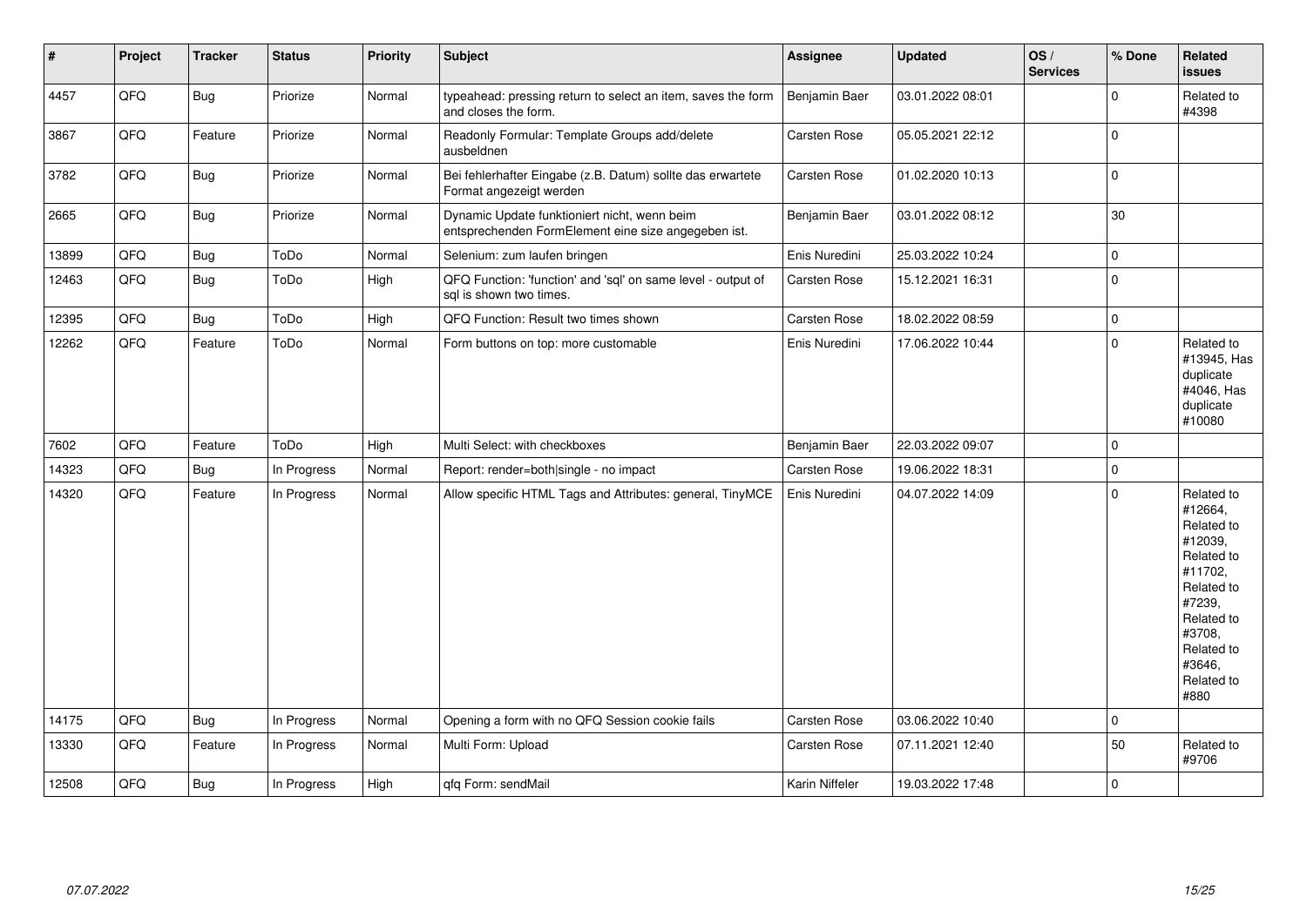| #     | Project | <b>Tracker</b> | <b>Status</b>              | <b>Priority</b> | <b>Subject</b>                                         | <b>Assignee</b> | <b>Updated</b>   | OS/<br><b>Services</b> | % Done | Related<br><b>issues</b>                                                                                                       |
|-------|---------|----------------|----------------------------|-----------------|--------------------------------------------------------|-----------------|------------------|------------------------|--------|--------------------------------------------------------------------------------------------------------------------------------|
| 12440 | QFQ     | Feature        | In Progress                | Normal          | Typo3 V10 upgrade (durchfuehren und testen)            | Carsten Rose    | 21.03.2022 09:53 |                        | 50     | Related to<br>#12357,<br>Related to<br>#12067,<br>Related to<br>#10661                                                         |
| 12439 | QFQ     | Feature        | In Progress                | Normal          | TinyMCE Paste from Word & Character Count/Limit        | Carsten Rose    | 05.05.2021 22:15 |                        | 0      |                                                                                                                                |
| 11980 | QFQ     | Feature        | In Progress                | Normal          | protected verzeichnis MUSS geschützt werden            | Carsten Rose    | 07.09.2021 13:30 |                        | 0      |                                                                                                                                |
| 11517 | QFQ     | <b>Bug</b>     | In Progress                | Normal          | extraButtonInfo Broken for multiple FormElements       | Carsten Rose    | 12.05.2022 13:12 |                        | 0      | Related to<br>#7890,<br>Related to<br>#3811, Has<br>duplicate<br>#10905, Has<br>duplicate<br>#10553, Has<br>duplicate<br>#6779 |
| 11076 | QFQ     | Feature        | In Progress                | Normal          | SELECT  AS _websocket                                  | Carsten Rose    | 30.08.2020 17:49 |                        | 0      | Related to<br>#13354                                                                                                           |
| 10793 | QFQ     | Feature        | In Progress                | Normal          | <b>Update NPM Packages</b>                             | Carsten Rose    | 07.09.2021 13:25 |                        | $30\,$ |                                                                                                                                |
| 10661 | QFQ     | <b>Bug</b>     | In Progress                | Normal          | Typo3 Warnungen                                        | Carsten Rose    | 07.09.2021 13:23 |                        | 0      | Related to<br>#12440                                                                                                           |
| 10443 | QFQ     | Feature        | In Progress                | Normal          | Konzept_api / _live                                    | Carsten Rose    | 07.05.2020 09:39 |                        | 0      |                                                                                                                                |
| 9789  | QFQ     | Bug            | In Progress                | High            | Record Lock: release to early on 'leave page'          | Carsten Rose    | 10.01.2022 09:25 |                        | 100    | Related to<br>#10081,<br>Related to<br>#9173,<br>Related to<br>#8702                                                           |
| 9691  | QFQ     | <b>Bug</b>     | In Progress                | Normal          | Checkbox: dynamic update > readonly                    | Carsten Rose    | 01.02.2020 23:22 |                        | 50     | Related to<br>#9834                                                                                                            |
| 9517  | QFQ     | Feature        | In Progress                | High            | Input multiple tags with typeahead                     | Carsten Rose    | 03.05.2021 21:14 |                        | 40     | Related to<br>#10150                                                                                                           |
| 6250  | QFQ     | Feature        | In Progress                | Normal          | Enhance layout: a) Subrecord, b) Subrecord-Title       | Carsten Rose    | 01.02.2020 23:22 |                        | 0      | Related to<br>#5391                                                                                                            |
| 5695  | QFQ     | Feature        | In Progress                | Normal          | Multiform                                              | Carsten Rose    | 02.01.2021 18:38 |                        | 0      |                                                                                                                                |
| 4194  | QFQ     | Feature        | In Progress                | Normal          | Bootstrap 4 ist jetzt offiziel                         |                 | 03.05.2021 20:47 |                        | 0      | Related to<br>#10114                                                                                                           |
| 13566 | QFQ     | Feature        | Ready to sync<br>(develop) | Normal          | Delete config-example.qfq.php file                     | Carsten Rose    | 23.12.2021 09:25 |                        | 0      |                                                                                                                                |
| 13767 | QFG     | Bug            | Feedback                   | Normal          | date/time-picker: required shows up/down button orange | Enis Nuredini   | 16.05.2022 23:16 |                        | 0      |                                                                                                                                |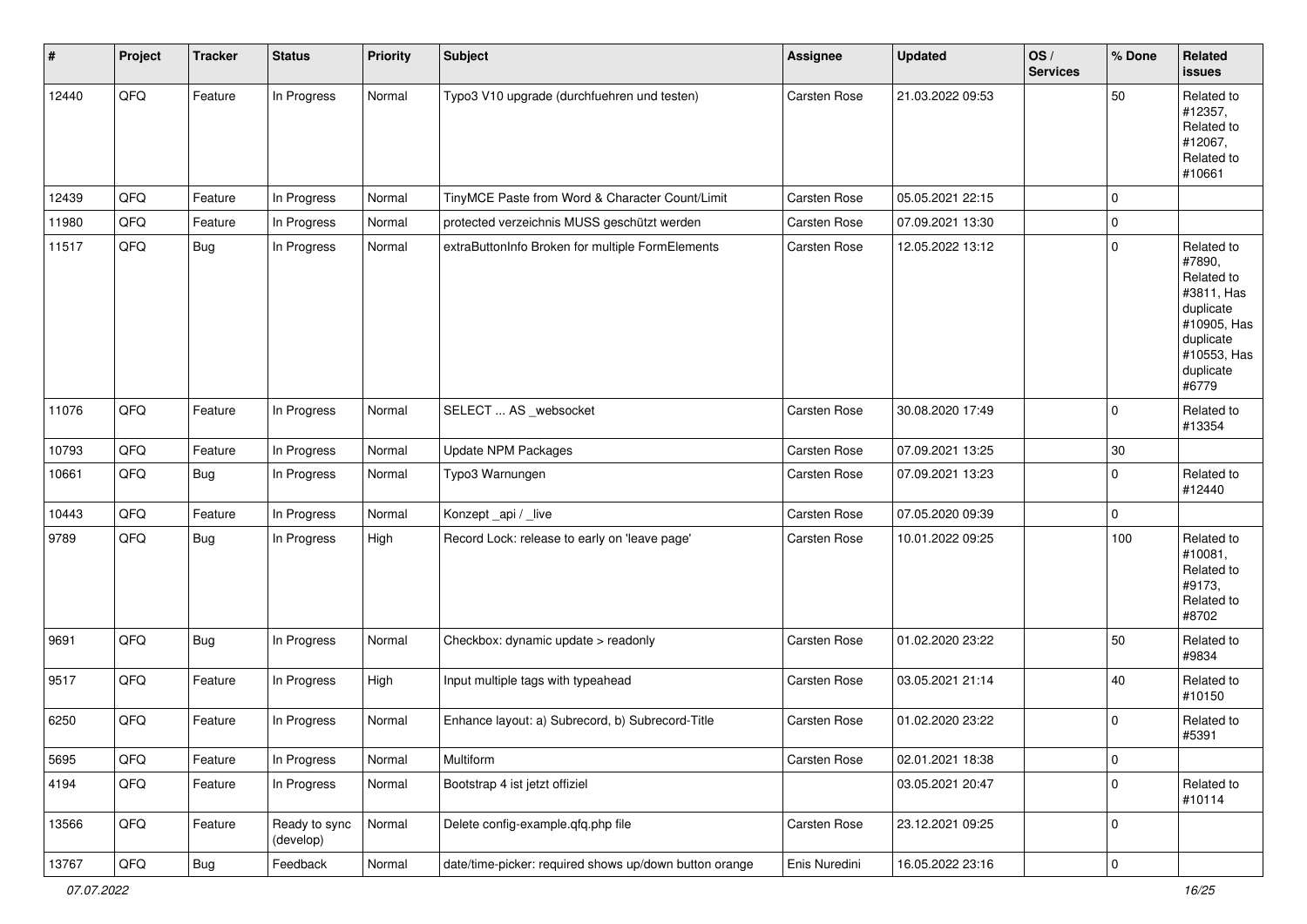| ∥ #   | Project | <b>Tracker</b> | <b>Status</b>     | <b>Priority</b> | <b>Subject</b>                                                                       | <b>Assignee</b>   | <b>Updated</b>   | OS/<br><b>Services</b> | % Done      | Related<br>issues                                                     |
|-------|---------|----------------|-------------------|-----------------|--------------------------------------------------------------------------------------|-------------------|------------------|------------------------|-------------|-----------------------------------------------------------------------|
| 13572 | QFQ     | Feature        | Feedback          | Normal          | Form Load: misleading error message on trying to load non<br>existent primary record | Enis Nuredini     | 16.05.2022 23:16 |                        | 100         |                                                                       |
| 12584 | QFQ     | Feature        | Feedback          | Normal          | T3 v10 migration script: replace alias-patterns (v11)                                | Carsten Rose      | 28.05.2022 11:12 |                        | 100         |                                                                       |
| 12546 | QFQ     | <b>Bug</b>     | Feedback          | Normal          | Branch 'Development' - Unit Tests mit dirty workaround<br>angepasst                  | Carsten Rose      | 19.03.2022 17:48 |                        | $\mathbf 0$ |                                                                       |
| 11630 | QFQ     | <b>Bug</b>     | Feedback          | High            | Bitte check ob CALL() in 20.11.0 noch so funktioniert wie in<br>20.4.1               | Enis Nuredini     | 28.05.2022 13:45 |                        | $\pmb{0}$   | Related to<br>#11325                                                  |
| 11347 | QFQ     | <b>Bug</b>     | Feedback          | Normal          | If Bedingungen funktionieren nicht korrekt                                           | Christoph Fuchs   | 21.03.2021 20:37 |                        | 0           |                                                                       |
| 10782 | QFQ     | Feature        | Feedback          | Normal          | Tiny MCE: Image Upload                                                               | Enis Nuredini     | 16.05.2022 23:16 |                        | $\pmb{0}$   | Related to<br>#12452                                                  |
| 10124 | QFQ     | Feature        | Feedback          | Normal          | gfg AAI-Login                                                                        | Karin Niffeler    | 07.05.2020 09:36 |                        | $\pmb{0}$   |                                                                       |
| 9898  | QFQ     | Bug            | Feedback          | Normal          | Formular trotz Timeout gespeichert                                                   | Benjamin Baer     | 01.02.2020 15:56 |                        | $\pmb{0}$   |                                                                       |
| 9548  | QFQ     | Feature        | Feedback          | High            | FormElement: Pattern mismatch - optional report only on<br>focus lost                | Benjamin Baer     | 03.05.2021 21:14 |                        | $\pmb{0}$   |                                                                       |
| 9535  | QFQ     | <b>Bug</b>     | Feedback          | Normal          | Report:  AS ' vertical' - column to wide - vertical >> rot45,<br>rot90               | Benjamin Baer     | 01.02.2020 15:56 |                        | $\mathbf 0$ |                                                                       |
| 9052  | QFQ     | Feature        | Feedback          | High            | Report: CodeMirror with SQL Syntax Highlight in FE                                   | Enis Nuredini     | 08.06.2022 10:25 |                        | $\pmb{0}$   |                                                                       |
| 8316  | QFQ     | <b>Bug</b>     | Feedback          | Normal          | Documentation/Behaviour for Nested Queries and<br>Record-Store confusing             | Nicola Chiapolini | 20.11.2019 09:14 |                        | $\mathbf 0$ |                                                                       |
| 5894  | QFQ     | Feature        | Feedback          | Normal          | Typeahead in Report: show/hide rows dynamically                                      | Carsten Rose      | 18.02.2022 08:50 |                        | $\Omega$    | Related to<br>#5893.<br>Related to<br>#5885                           |
| 13608 | QFQ     | Feature        | Some day<br>maybe | Normal          | Automatic Browser Language Redirect                                                  | Enis Nuredini     | 17.06.2022 08:35 |                        | $\pmb{0}$   |                                                                       |
| 12611 | QFQ     | Feature        | Some day<br>maybe | Normal          | Refactoring: Bootstrap with Lazy Loading                                             | Carsten Rose      | 08.06.2022 10:37 |                        | $\Omega$    | Related to<br>#12490,<br>Related to<br>#10013,<br>Related to<br>#7732 |
| 12337 | QFQ     | Feature        | Some day<br>maybe | Normal          | Database.php: better caching                                                         | Carsten Rose      | 16.09.2021 15:10 |                        | $\pmb{0}$   |                                                                       |
| 12315 | QFQ     | Feature        | Some day<br>maybe | Normal          | Form History (Diffs) / Backups                                                       | Carsten Rose      | 16.09.2021 15:10 |                        | $\mathbf 0$ |                                                                       |
| 11323 | QFQ     | Feature        | Some day<br>maybe | Normal          | Report Frontend Editor Modal + Codemirror                                            | Carsten Rose      | 16.09.2021 15:10 |                        | $\mathbf 0$ | Related to<br>#11036                                                  |
| 11322 | QFQ     | Feature        | Some day<br>maybe | Normal          | Form Element JSON - (multiline parameter field)                                      | Carsten Rose      | 16.09.2021 15:10 |                        | $\pmb{0}$   |                                                                       |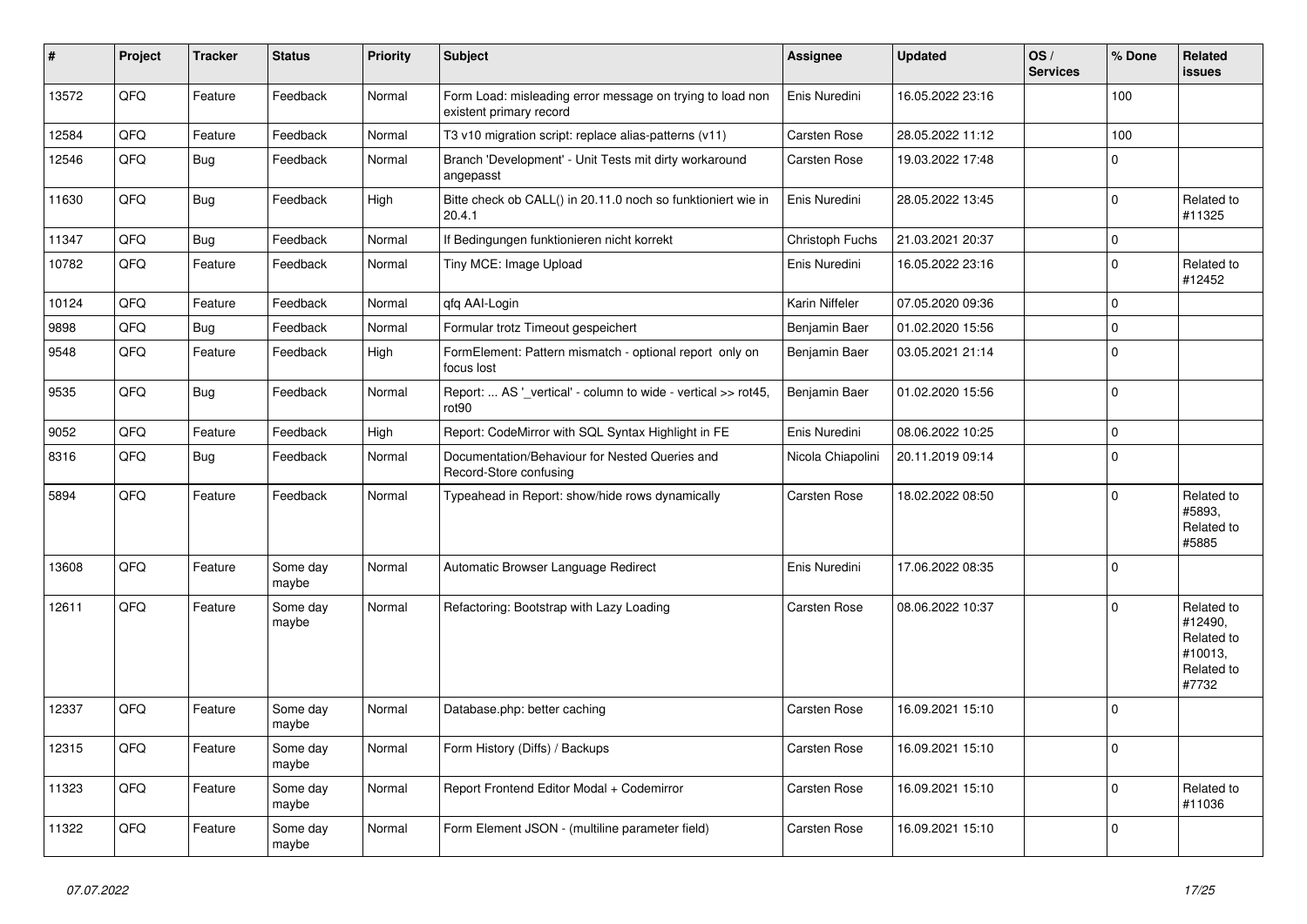| $\vert$ # | Project | <b>Tracker</b> | <b>Status</b>     | <b>Priority</b> | <b>Subject</b>                                                           | <b>Assignee</b> | <b>Updated</b>   | OS/<br><b>Services</b> | % Done      | <b>Related</b><br><b>issues</b>                                       |
|-----------|---------|----------------|-------------------|-----------------|--------------------------------------------------------------------------|-----------------|------------------|------------------------|-------------|-----------------------------------------------------------------------|
| 11217     | QFQ     | Feature        | Some day<br>maybe | Normal          | <b>Extend Script Functionality</b>                                       | Carsten Rose    | 16.09.2021 15:10 |                        | $\Omega$    |                                                                       |
| 11036     | QFQ     | Feature        | Some day<br>maybe | Normal          | inline report editor permissions                                         | Carsten Rose    | 16.09.2021 15:09 |                        | $\mathbf 0$ | Related to<br>#11323                                                  |
| 10745     | QFQ     | Feature        | Some day<br>maybe | Normal          | <b>Tablesorter Excel Export</b>                                          | Carsten Rose    | 16.09.2021 15:09 |                        | $\mathbf 0$ |                                                                       |
| 10738     | QFQ     | Feature        | Some day<br>maybe | Normal          | CORS headers for external API requests                                   |                 | 10.06.2020 14:00 |                        | $\mathbf 0$ |                                                                       |
| 10716     | QFQ     | Feature        | Some day<br>maybe | Normal          | Business Logic mit Externen Skripten                                     | Carsten Rose    | 16.09.2021 15:10 |                        | $\pmb{0}$   | Related to<br>#10713,<br>Related to<br>#8217                          |
| 10116     | QFQ     | Feature        | Some day<br>maybe | Normal          | TypeAhead: Tag - show inside 'input' element                             | Carsten Rose    | 16.09.2021 15:09 |                        | $\pmb{0}$   |                                                                       |
| 10095     | QFQ     | Feature        | Some day<br>maybe | Normal          | Generic Gitlab Integration into QFQ                                      | Carsten Rose    | 16.09.2021 15:10 |                        | $\pmb{0}$   |                                                                       |
| 10013     | QFQ     | Feature        | Some day<br>maybe | Normal          | FE.typ=editor: CodeMirror                                                | Carsten Rose    | 08.06.2022 10:37 |                        | $\mathbf 0$ | Related to<br>#12611,<br>Related to<br>#12490,<br>Related to<br>#7732 |
| 9704      | QFQ     | Feature        | Some day<br>maybe | Normal          | Thumbnails Generieren beim Splitten von PDF Files                        | Carsten Rose    | 11.12.2019 16:01 |                        | $\mathbf 0$ |                                                                       |
| 9669      | QFQ     | Bug            | Some day<br>maybe | Normal          | Checkbox / Template Group: radio/checkbox visible broken<br>after 'add'  | Carsten Rose    | 16.06.2021 13:47 |                        | $\pmb{0}$   | Related to<br>#8091                                                   |
| 9579      | QFQ     | Feature        | Some day<br>maybe | Normal          | Multiform with Process Row                                               | Carsten Rose    | 11.12.2019 16:01 |                        | $\pmb{0}$   |                                                                       |
| 9281      | QFQ     | <b>Bug</b>     | Some day<br>maybe | Normal          | Allow STRICT_TRANS_TABLES                                                | Carsten Rose    | 02.01.2021 18:43 |                        | $\pmb{0}$   |                                                                       |
| 9130      | QFQ     | Feature        | Some day<br>maybe | Normal          | tablesorter: Automatic Row numbering / Zeilenummer                       | Benjamin Baer   | 01.02.2020 23:22 |                        | $\mathbf 0$ |                                                                       |
| 9126      | QFQ     | <b>Bug</b>     | Some day<br>maybe | Normal          | hidden Form elements are present in page source                          |                 | 02.01.2021 18:41 |                        | $\mathbf 0$ |                                                                       |
| 9024      | QFQ     | <b>Bug</b>     | Some day<br>maybe | Normal          | QFQ Einarbeitung                                                         |                 | 01.02.2020 15:56 |                        | $\pmb{0}$   |                                                                       |
| 9020      | QFQ     | Bug            | Some day<br>maybe | Normal          | radio mit buttonClass und dynamicUpdate lassen sich nicht<br>kombinieren |                 | 11.12.2019 16:01 |                        | $\mathbf 0$ |                                                                       |
| 8894      | QFQ     | Feature        | Some day<br>maybe | Normal          | Documentation Tags Usable in QFQ Application                             | Carsten Rose    | 11.12.2019 16:01 |                        | $\mathbf 0$ |                                                                       |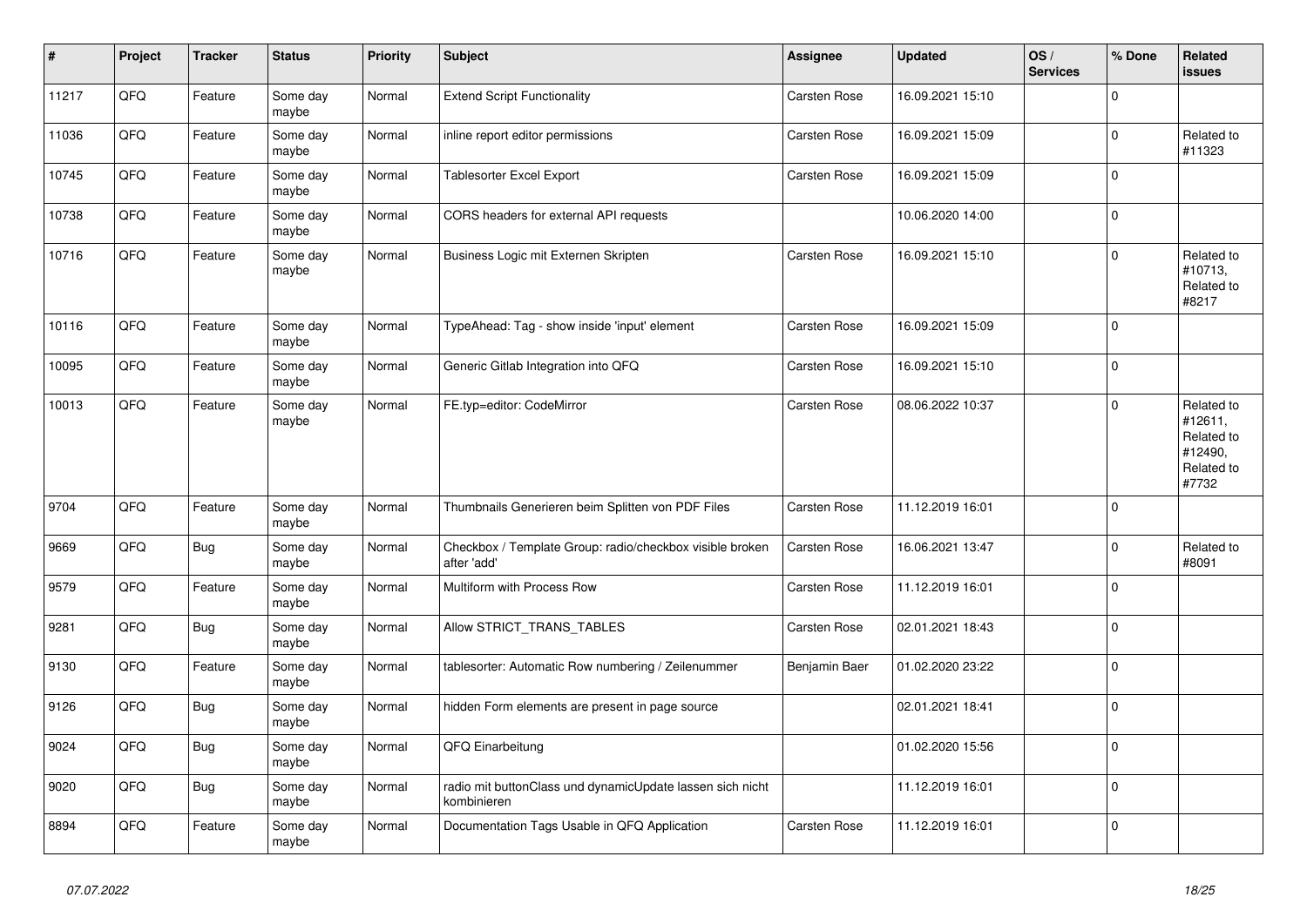| $\sharp$ | Project | <b>Tracker</b> | <b>Status</b>     | <b>Priority</b> | <b>Subject</b>                                                                       | <b>Assignee</b> | Updated          | OS/<br><b>Services</b> | % Done         | Related<br><b>issues</b>                                               |
|----------|---------|----------------|-------------------|-----------------|--------------------------------------------------------------------------------------|-----------------|------------------|------------------------|----------------|------------------------------------------------------------------------|
| 8892     | QFQ     | Feature        | Some day<br>maybe | Normal          | Display and Edit SQL Comments in Form Editor                                         | Carsten Rose    | 11.12.2019 16:01 |                        | $\mathbf 0$    |                                                                        |
| 8586     | QFQ     | Feature        | Some day<br>maybe | Normal          | QFQ: Enhance Error message for 'record not found'                                    | Carsten Rose    | 16.09.2021 15:10 |                        | $\mathbf 0$    |                                                                        |
| 8522     | QFQ     | Feature        | Some day<br>maybe | Normal          | build QFQ - npm warnings                                                             | Benjamin Baer   | 01.02.2020 23:19 |                        | 50             |                                                                        |
| 8520     | QFQ     | Feature        | Some day<br>maybe | Normal          | Bring QFQ to Composer                                                                | Carsten Rose    | 16.09.2021 15:10 |                        | $\mathbf 0$    |                                                                        |
| 8106     | QFQ     | <b>Bug</b>     | Some day<br>maybe | Normal          | Dynamic Update: Feld kann nicht auf empty zurückgesetzt<br>werden                    | Carsten Rose    | 11.12.2019 16:01 |                        | $\mathbf{0}$   |                                                                        |
| 8101     | QFQ     | Feature        | Some day<br>maybe | Normal          | Password hash: support further hashing methods                                       | Carsten Rose    | 16.09.2021 15:10 |                        | $\overline{0}$ |                                                                        |
| 8056     | QFQ     | Feature        | Some day<br>maybe | Normal          | Termin Organisation (Reservation)                                                    |                 | 01.02.2020 23:19 |                        | $\mathbf{0}$   | Related to<br>#8658                                                    |
| 7921     | QFQ     | Feature        | Some day<br>maybe | Normal          | Rest API Export: URL kuerzer machen                                                  |                 | 01.02.2020 23:19 |                        | $\mathbf{0}$   |                                                                        |
| 7732     | QFQ     | Feature        | Some day<br>maybe | Normal          | Javascript: Lazy Loading der add on libs                                             | Benjamin Baer   | 08.06.2022 10:38 |                        | $\mathbf{0}$   | Related to<br>#12611,<br>Related to<br>#12490,<br>Related to<br>#10013 |
| 7456     | QFQ     | <b>Bug</b>     | Some day<br>maybe | Low             | Todos in Code: solve or make ticket                                                  | Carsten Rose    | 16.09.2021 15:10 |                        | $\mathbf{0}$   |                                                                        |
| 7453     | QFQ     | Feature        | Some day<br>maybe | Normal          | import / export forms QFQ                                                            | Carsten Rose    | 16.09.2021 15:10 |                        | $\mathbf{0}$   |                                                                        |
| 7452     | QFQ     | Feature        | Some day<br>maybe | Normal          | automate deployment new QFQ version                                                  | Carsten Rose    | 16.09.2021 15:10 |                        | $\mathbf 0$    |                                                                        |
| 7402     | QFQ     | <b>Bug</b>     | Some day<br>maybe | Normal          | thumbnail cache: outdated picture when permission denied<br>and permission resolved. |                 | 01.02.2020 23:20 |                        | $\mathbf 0$    |                                                                        |
| 7336     | QFQ     | Feature        | Some day<br>maybe | Normal          | PDF Upload: disallow PDFs with specific Meta information                             | Carsten Rose    | 11.12.2019 16:01 |                        | $\mathbf 0$    |                                                                        |
| 7281     | QFQ     | <b>Bug</b>     | Some day<br>maybe | Normal          | Subrecords: on large screen separator line too short                                 |                 | 01.02.2020 23:19 |                        | $\mathbf 0$    |                                                                        |
| 7278     | QFQ     | Feature        | Some day<br>maybe | Normal          | Form: Wert vordefinieren der immer gesetzt wird                                      |                 | 02.05.2021 09:27 |                        | $\mathbf 0$    |                                                                        |
| 7229     | QFQ     | Feature        | Some day<br>maybe | Normal          | New FormElement.type: Button                                                         |                 | 01.02.2021 12:32 |                        | $\mathbf 0$    |                                                                        |
| 7108     | QFQ     | Feature        | Some day<br>maybe | Normal          | QFQ Wrap Elements                                                                    |                 | 11.12.2019 16:01 |                        | $\mathbf 0$    |                                                                        |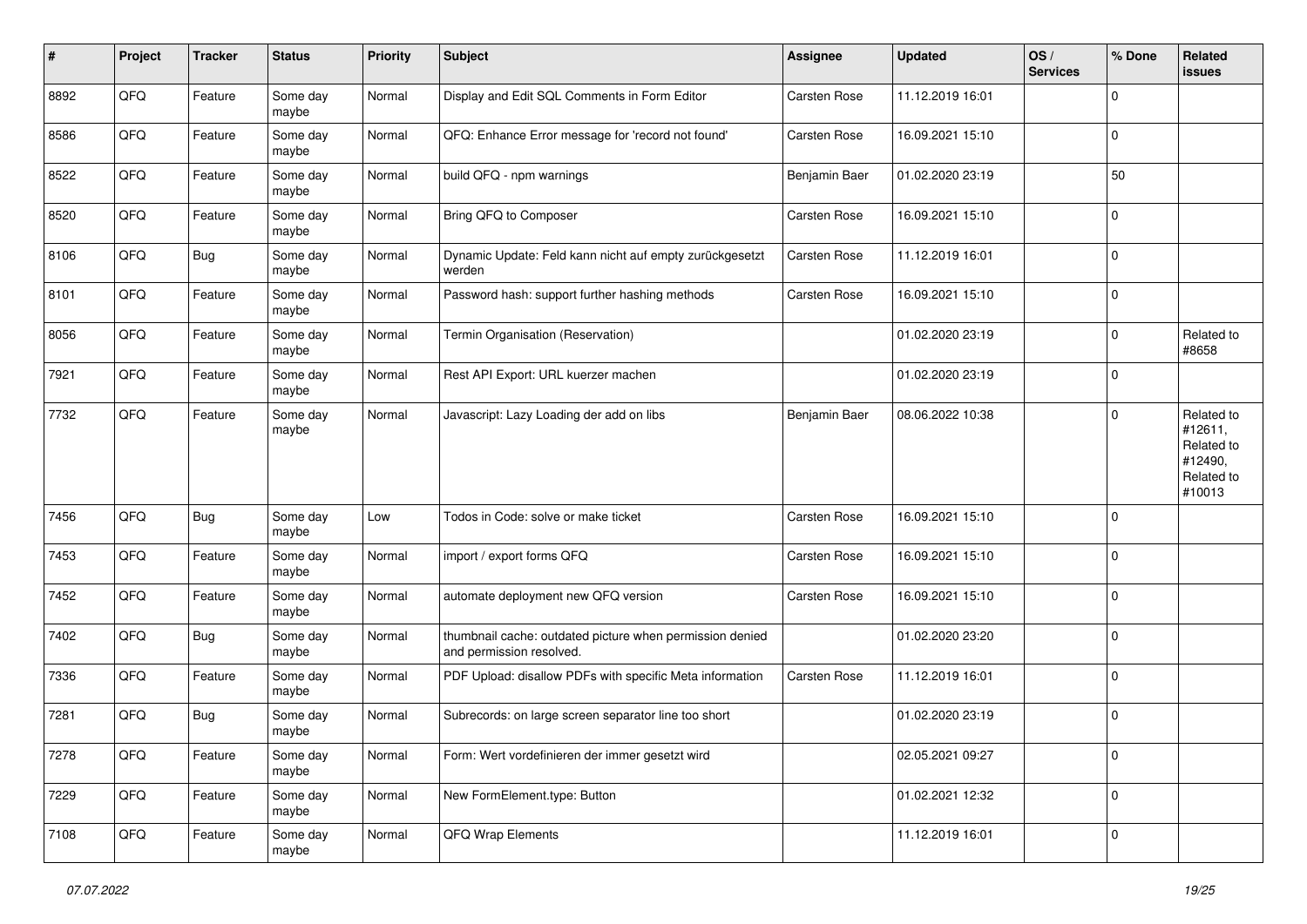| #    | Project | <b>Tracker</b> | <b>Status</b>     | <b>Priority</b> | <b>Subject</b>                                                                                 | <b>Assignee</b> | <b>Updated</b>   | OS/<br><b>Services</b> | % Done      | Related<br>issues   |
|------|---------|----------------|-------------------|-----------------|------------------------------------------------------------------------------------------------|-----------------|------------------|------------------------|-------------|---------------------|
| 7107 | QFQ     | Feature        | Some day<br>maybe | Normal          | Showcase Registration Tool: Anmeldung / Administration :<br>Liste Anmeldungen / Emaileinaldung | Carsten Rose    | 11.12.2019 16:01 |                        | $\Omega$    |                     |
| 7106 | QFQ     | Feature        | Some day<br>maybe | Normal          | Beispiel Nummerierung von Rows in Report                                                       |                 | 11.12.2019 16:01 |                        | $\Omega$    |                     |
| 7105 | QFQ     | Feature        | Some day<br>maybe | Normal          | Beispiel wie man in einer zweiten Tabelle speichert.                                           |                 | 11.12.2019 16:01 |                        | $\Omega$    |                     |
| 7104 | QFQ     | Feature        | Some day<br>maybe | Normal          | Manual: hint about escaping if '\r' appears in mail body                                       |                 | 11.12.2019 16:01 |                        | $\Omega$    |                     |
| 7101 | QFQ     | Bug            | Some day<br>maybe | Normal          | 'form' in SIP and 'report' - breaks                                                            |                 | 01.02.2020 23:20 |                        | $\Omega$    |                     |
| 7100 | QFQ     | Feature        | Some day<br>maybe | Normal          | Download: log access, max downloads, time limit                                                |                 | 01.02.2020 23:19 |                        | $\mathbf 0$ |                     |
| 6992 | QFQ     | Feature        | Some day<br>maybe | Normal          | DB exception: Syntax Highlight                                                                 |                 | 11.12.2019 16:01 |                        | $\mathbf 0$ | Related to<br>#5450 |
| 6972 | QFQ     | Feature        | Some day<br>maybe | Normal          | Fabric Clipboard / cross browser tab                                                           | Benjamin Baer   | 01.02.2020 23:21 |                        | $\Omega$    |                     |
| 6970 | QFQ     | Feature        | Some day<br>maybe | Normal          | tablesorter: default fuer 'sortReset' aendern von 'Ctrl' zu 'Alt'                              | Benjamin Baer   | 01.02.2020 23:21 |                        | $\Omega$    |                     |
| 6715 | QFQ     | Feature        | Some day<br>maybe | Normal          | Code-Refactoring: dbArray vereinheitlichen                                                     | Carsten Rose    | 11.12.2019 16:02 |                        | $\pmb{0}$   |                     |
| 6704 | QFQ     | Feature        | Some day<br>maybe | Normal          | Upload Mode: Bilder in Notizen rechts sollen aktuellen<br>Upload repräsentieren.               |                 | 01.02.2020 23:19 |                        | 0           | Related to<br>#3264 |
| 6515 | QFQ     | Feature        | Some day<br>maybe | Normal          | Formular: Felder dynamisch ein/ausblenden                                                      |                 | 11.12.2019 16:02 |                        | $\mathbf 0$ |                     |
| 6299 | QFQ     | Feature        | Some day<br>maybe | Normal          | Attack detection: log table with invalid SIP access                                            |                 | 11.12.2019 16:02 |                        | $\Omega$    | Related to<br>#3947 |
| 6288 | QFQ     | Feature        | Some day<br>maybe | Normal          | Best Practice: Erklaeren wie man ein Formular ganz in<br>weiss' erstellen kann                 |                 | 11.12.2019 16:02 |                        | $\mathbf 0$ |                     |
| 6084 | QFQ     | Feature        | Some day<br>maybe | Normal          | New escape type: 'D' - convert date                                                            |                 | 01.02.2020 23:19 |                        | $\Omega$    |                     |
| 6083 | QFQ     | Feature        | Some day<br>maybe | Normal          | Dynamic Update: Value Check via SQL                                                            |                 | 11.12.2019 16:02 |                        | $\Omega$    |                     |
| 5991 | QFQ     | <b>Bug</b>     | Some day<br>maybe | Normal          | URLs with ' ' or long parameter are problematic                                                | Carsten Rose    | 01.02.2020 23:19 |                        | $\Omega$    |                     |
| 5983 | QFQ     | Feature        | Some day<br>maybe | Normal          | Form Submit (save & update): normalize date/-time FE                                           | Carsten Rose    | 01.02.2020 23:19 |                        | $\mathbf 0$ |                     |
| 5923 | QFQ     | Feature        | Some day<br>maybe | Normal          | fillStoreSystemBySqlLate                                                                       |                 | 01.02.2020 23:19 |                        | $\Omega$    |                     |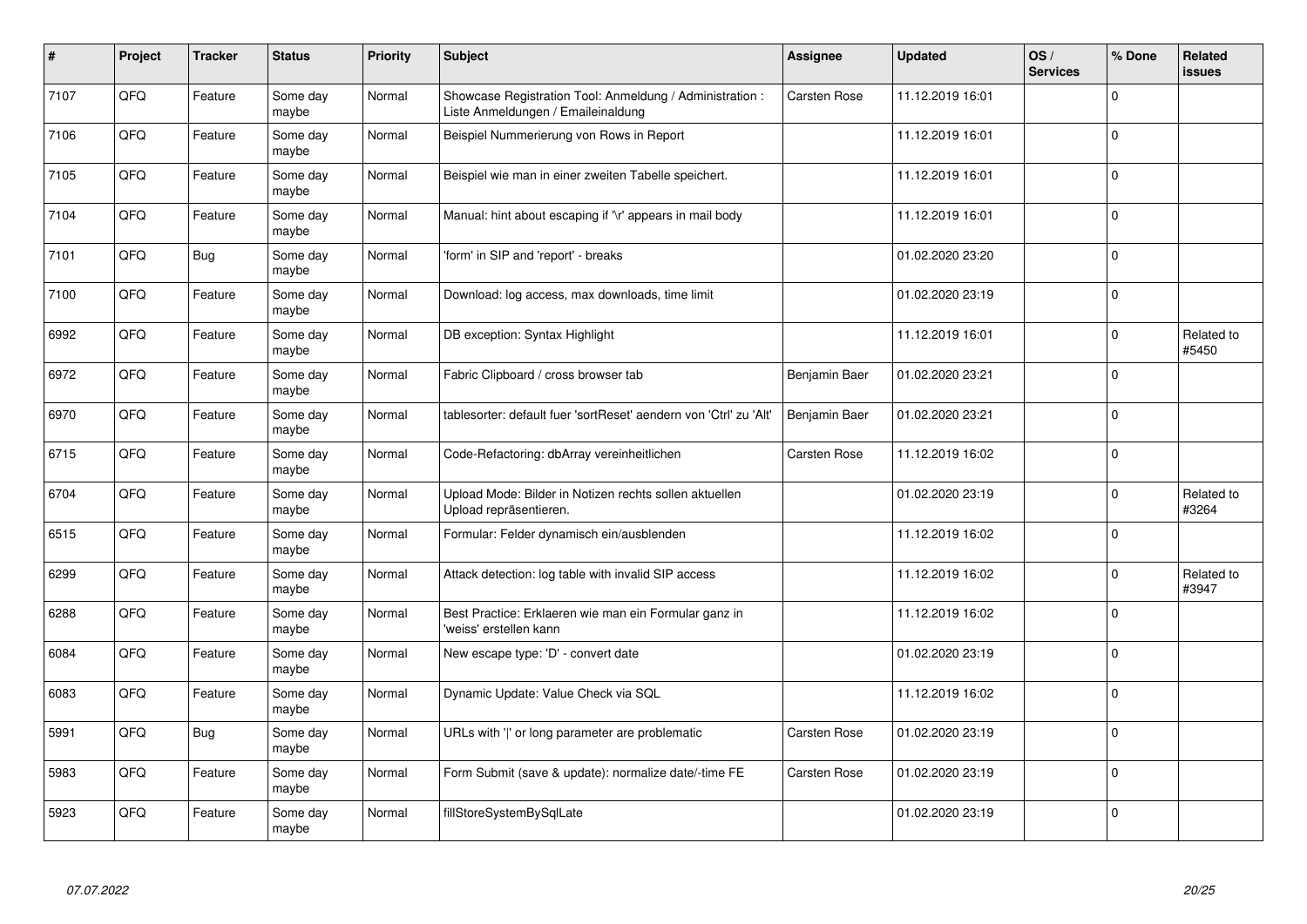| #    | Project | <b>Tracker</b> | <b>Status</b>     | <b>Priority</b> | <b>Subject</b>                                                                    | <b>Assignee</b> | <b>Updated</b>   | OS/<br><b>Services</b> | % Done      | Related<br>issues                           |
|------|---------|----------------|-------------------|-----------------|-----------------------------------------------------------------------------------|-----------------|------------------|------------------------|-------------|---------------------------------------------|
| 5895 | QFQ     | Feature        | Some day<br>maybe | Normal          | Tutorial: List of all QFQ Features                                                |                 | 01.02.2020 23:19 |                        | $\mathbf 0$ |                                             |
| 5893 | QFQ     | Feature        | Some day<br>maybe | Normal          | Edit on double-click                                                              |                 | 01.02.2020 23:19 |                        | $\mathbf 0$ | Related to<br>#5894                         |
| 5892 | QFQ     | Feature        | Some day<br>maybe | Normal          | QFQ should use T3 API to manipulate FE GROUP<br>membership                        |                 | 01.02.2020 23:20 |                        | $\mathbf 0$ |                                             |
| 5877 | QFQ     | Bug            | Some day<br>maybe | Normal          | FE.type=note:bsColumn strange behaviour                                           |                 | 01.02.2020 23:19 |                        | $\mathbf 0$ |                                             |
| 5852 | QFQ     | Feature        | Some day<br>maybe | Normal          | Logging: mail.log / sql.log - im FE anzeigen und via AJAX<br>aktualisieren        | Carsten Rose    | 01.02.2020 23:19 |                        | $\mathbf 0$ | Related to<br>#5885                         |
| 5851 | QFQ     | Feature        | Some day<br>maybe | Normal          | Queue System implementieren: MQTT, RabbitMQ                                       |                 | 01.02.2020 23:20 |                        | $\mathbf 0$ | Related to<br>#5715                         |
| 5850 | QFQ     | Feature        | Some day<br>maybe | Normal          | Deployment: In QFQ Doc best practice fuer zeitgemaesses<br>Deployment beschreiben |                 | 01.02.2020 23:20 |                        | $\mathbf 0$ |                                             |
| 5805 | QFQ     | Feature        | Some day<br>maybe | Normal          | TypeAHead SQL value instead of key stored                                         |                 | 01.02.2020 23:19 |                        | $\mathbf 0$ | Related to<br>#5444                         |
| 5783 | QFQ     | Feature        | Some day<br>maybe | Normal          | <b>BPMN View/Edit</b>                                                             |                 | 11.12.2019 16:02 |                        | 0           |                                             |
| 5768 | QFQ     | <b>Bug</b>     | Some day<br>maybe | Normal          | '{{pageLanguage:T}}' missing if QFQ is called via api                             | Carsten Rose    | 01.02.2020 23:19 |                        | $\mathbf 0$ |                                             |
| 5706 | QFQ     | Bug            | Some day<br>maybe | Normal          | upload: fileDestination needs to be sanatized                                     | Carsten Rose    | 01.02.2020 23:19 |                        | 0           |                                             |
| 5665 | QFQ     | Feature        | Some day<br>maybe | Normal          | Versuch das '{{!' nicht mehr noetig ist.                                          | Carsten Rose    | 01.02.2020 23:20 |                        | $\mathbf 0$ | Related to<br>#7432,<br>Related to<br>#7434 |
| 5579 | QFQ     | Feature        | Some day<br>maybe | Normal          | Enhance Doc / Presentation: variable type 'link column type'                      | Carsten Rose    | 01.02.2020 23:19 |                        | $\mathbf 0$ |                                             |
| 5557 | QFQ     | <b>Bug</b>     | Some day<br>maybe | Normal          | Form load: STORE_RECORD filled, but should be empty                               | Carsten Rose    | 01.02.2020 23:19 |                        | $\mathbf 0$ |                                             |
| 5548 | QFQ     | Feature        | Some day<br>maybe | Normal          | 801 Textfiles/Scriptfiles als Thumbnail                                           | Carsten Rose    | 07.03.2022 16:26 |                        | 0           |                                             |
| 5480 | QFQ     | Feature        | Some day<br>maybe | Normal          | QFQ: Dokumentation mit Screenshots versehen                                       | Carsten Rose    | 01.02.2020 23:20 |                        | 0           | Related to<br>#9879                         |
| 5455 | QFQ     | Feature        | Some day<br>maybe | Normal          | Mail Redirects grld abhaengig                                                     |                 | 01.02.2020 23:20 |                        | $\mathbf 0$ |                                             |
| 5452 | QFQ     | Feature        | Some day<br>maybe | Normal          | Thumbnails from PDF: bad quality                                                  |                 | 01.02.2020 23:20 |                        | $\pmb{0}$   |                                             |
| 5428 | QFQ     | Feature        | Some day<br>maybe | Normal          | secure thumbnail: late render on access.                                          | Carsten Rose    | 01.02.2020 23:20 |                        | $\pmb{0}$   |                                             |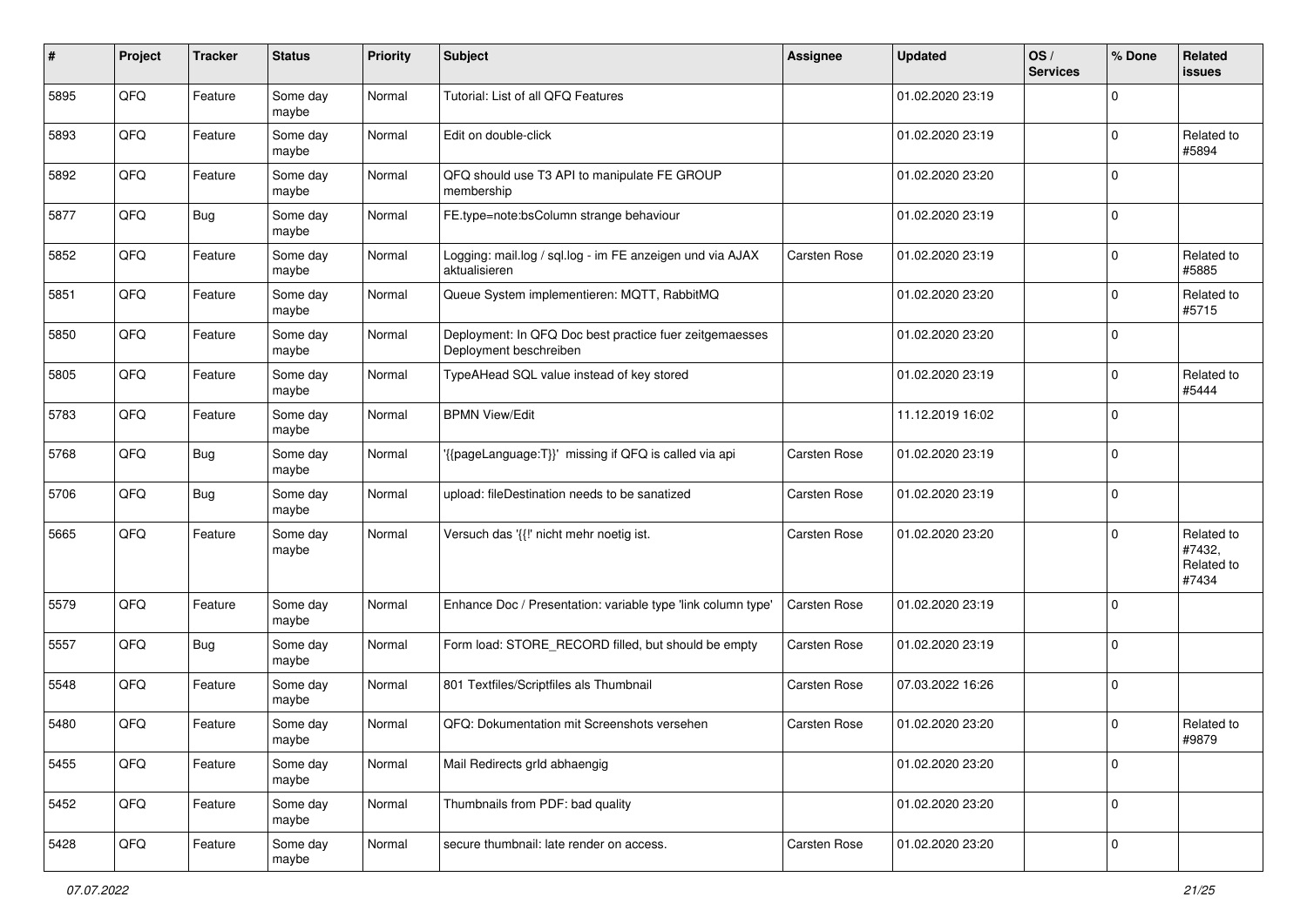| #    | Project | <b>Tracker</b> | <b>Status</b>     | <b>Priority</b> | <b>Subject</b>                                                                                                       | Assignee      | <b>Updated</b>   | OS/<br><b>Services</b> | % Done      | Related<br>issues                              |
|------|---------|----------------|-------------------|-----------------|----------------------------------------------------------------------------------------------------------------------|---------------|------------------|------------------------|-------------|------------------------------------------------|
| 5389 | QFQ     | Feature        | Some day<br>maybe | Normal          | QFQ Design: Multline label / note                                                                                    | Benjamin Baer | 01.02.2020 23:19 |                        | $\mathbf 0$ |                                                |
| 5342 | QFQ     | Feature        | Some day<br>maybe | Normal          | link - with HTML Attributes                                                                                          |               | 01.02.2020 23:20 |                        | $\mathbf 0$ | Related to<br>#14077                           |
| 5160 | QFQ     | Feature        | Some day<br>maybe | Normal          | QFQ collaborative / together.js, ShareJS, y-js, collaborative,                                                       |               | 11.12.2019 16:02 |                        | $\mathbf 0$ |                                                |
| 5132 | QFQ     | Feature        | Some day<br>maybe | Normal          | Error Message sendmail missing attachment: more details                                                              | Carsten Rose  | 01.02.2020 23:19 |                        | $\mathbf 0$ |                                                |
| 5129 | QFQ     | Feature        | Some day<br>maybe | Normal          | Reports: SQL fuer x Achse und y Achse                                                                                |               | 11.12.2019 16:02 |                        | $\mathbf 0$ |                                                |
| 5024 | QFQ     | Feature        | Some day<br>maybe | Normal          | Fabric: Generate PDF with edits                                                                                      | Benjamin Baer | 01.02.2020 23:20 |                        | $\mathbf 0$ | Related to<br>#10704                           |
| 5021 | QFQ     | Bug            | Some day<br>maybe | Normal          | FE.typ=extra - during save displays error 'datum2' already<br>filled in STORE_SIP - the value is stored nevertheless | Carsten Rose  | 01.02.2020 23:19 |                        | $\mathbf 0$ | Related to<br>#3875                            |
| 4974 | QFQ     | Feature        | Some day<br>maybe | Normal          | Long polling - inform all listening clients of changes                                                               |               | 11.12.2019 16:02 |                        | $\mathbf 0$ |                                                |
| 4956 | QFQ     | Feature        | Some day<br>maybe | Normal          | Sendmail: Benutzerdefinierte Headers                                                                                 | Carsten Rose  | 11.12.2019 16:02 |                        | $\mathbf 0$ |                                                |
| 4872 | QFQ     | Feature        | Some day<br>maybe | Normal          | Fields of Typo3 page available in STORE_TYPO3                                                                        | Carsten Rose  | 01.02.2020 23:19 |                        | $\mathbf 0$ |                                                |
| 4869 | QFQ     | Feature        | Some day<br>maybe | Normal          | Dynamic Update (show, hide, readonly?, required?) for<br><b>Template Group Elements</b>                              | Carsten Rose  | 01.02.2020 23:19 |                        | 0           | Related to<br>#4865                            |
| 4839 | QFQ     | Feature        | Some day<br>maybe | Normal          | qfq-handle in <head> Abschnitt</head>                                                                                | Carsten Rose  | 11.12.2019 16:02 |                        | $\mathbf 0$ |                                                |
| 4816 | QFQ     | Feature        | Some day<br>maybe | Normal          | Templates for QFQ Reports (Tables, Radios, )                                                                         |               | 01.02.2020 23:20 |                        | $\mathbf 0$ |                                                |
| 4771 | QFQ     | Bug            | Some day<br>maybe | Normal          | qfq: select-down-values empty after save (edit-form for<br>program administrators)                                   | Carsten Rose  | 01.02.2020 23:20 |                        | $\mathbf 0$ | Related to<br>#4549, Has<br>duplicate<br>#4282 |
| 4757 | QFQ     | Feature        | Some day<br>maybe | Normal          | Test subrecord: download links ok? Links ok?                                                                         | Carsten Rose  | 01.02.2020 23:20 |                        | $\mathbf 0$ |                                                |
| 4719 | QFQ     | Feature        | Some day<br>maybe | Normal          | Custom Message in Client in case of 'Browser tab close,<br>modification will be lost'                                |               | 01.02.2020 23:20 |                        | $\mathbf 0$ |                                                |
| 4659 | QFQ     | <b>Bug</b>     | Some day<br>maybe | Normal          | infoButtonExtra                                                                                                      | Carsten Rose  | 01.02.2020 23:20 |                        | $\mathbf 0$ |                                                |
| 4652 | QFQ     | Feature        | Some day<br>maybe | Normal          | UZH CD: Weiterleitung auf benutzerdefinierte 403/404 Seite                                                           | Carsten Rose  | 01.02.2020 23:20 |                        | $\mathbf 0$ |                                                |
| 4651 | QFQ     | Bug            | Some day<br>maybe | Normal          | "Loading document" Modal wird angezeigt bei uzhcd type=2<br>Ansicht                                                  | Carsten Rose  | 01.02.2020 23:20 |                        | $\pmb{0}$   |                                                |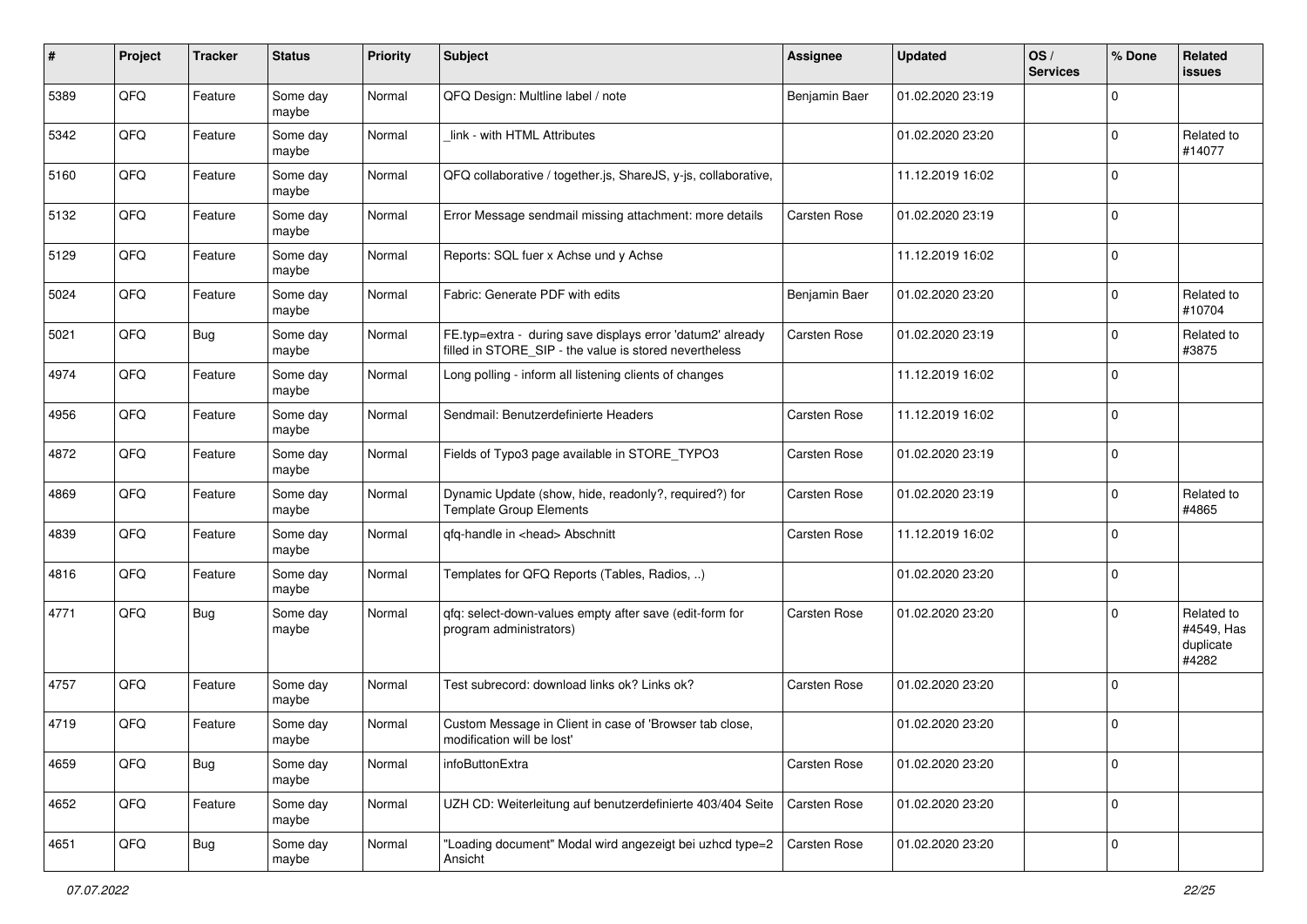| #    | Project | <b>Tracker</b> | <b>Status</b>     | <b>Priority</b> | <b>Subject</b>                                                                                                                                                | <b>Assignee</b> | <b>Updated</b>   | OS/<br><b>Services</b> | % Done      | <b>Related</b><br><b>issues</b>             |
|------|---------|----------------|-------------------|-----------------|---------------------------------------------------------------------------------------------------------------------------------------------------------------|-----------------|------------------|------------------------|-------------|---------------------------------------------|
| 4650 | QFQ     | Feature        | Some day<br>maybe | Normal          | Convert html to doc/rtf                                                                                                                                       | Carsten Rose    | 01.02.2020 23:20 |                        | $\Omega$    | Related to<br>#10704                        |
| 4640 | QFQ     | Feature        | Some day<br>maybe | Normal          | <b>Rename System Forms</b>                                                                                                                                    |                 | 01.02.2020 23:20 |                        | $\Omega$    |                                             |
| 4627 | QFQ     | Feature        | Some day<br>maybe | Normal          | dbupdate: all tables - check 'create', 'modified' if it is possible<br>to change to default 'CURRENT_TIMESTAMP' and modified<br>'ON UPDATE CURRENT_TIMESTAMP' |                 | 01.02.2020 23:20 |                        | $\Omega$    |                                             |
| 4626 | QFQ     | Feature        | Some day<br>maybe | Normal          | Mobile View: 'classBody=qfq-form-right' makes no sense                                                                                                        |                 | 01.02.2020 23:20 |                        | $\Omega$    |                                             |
| 4606 | QFQ     | Feature        | Some day<br>maybe | Normal          | link: qualifier to render bootstrap button                                                                                                                    | Carsten Rose    | 01.02.2020 23:19 |                        | $\Omega$    |                                             |
| 4583 | QFQ     | <b>Bug</b>     | Some day<br>maybe | Normal          | Dynamic Update bei TypeAhead Feldern                                                                                                                          | Carsten Rose    | 01.02.2020 23:19 |                        | $\Omega$    |                                             |
| 4551 | QFQ     | Feature        | Some day<br>maybe | Normal          | Set 'pills' via dynamicUpdate to show/hide/disabled                                                                                                           |                 | 01.02.2020 23:20 |                        | $\mathbf 0$ | Related to<br>#3752                         |
| 4549 | QFQ     | Bug            | Some day<br>maybe | Normal          | TemplateGroups: FE.type SELECT loose selected value<br>after save                                                                                             | Carsten Rose    | 01.02.2020 23:20 |                        | $\Omega$    | Related to<br>#4548,<br>Related to<br>#4771 |
| 4546 | QFQ     | <b>Bug</b>     | Some day<br>maybe | Normal          | NH: SIP storage is destroyed                                                                                                                                  |                 | 01.02.2020 23:20 |                        | $\Omega$    |                                             |
| 4536 | QFQ     | Feature        | Some day<br>maybe | Normal          | FE upload: problem with delete if mutliple uploads an<br>FE.name="                                                                                            |                 | 01.02.2020 23:20 |                        | $\Omega$    |                                             |
| 4528 | QFQ     | <b>Bug</b>     | Some day<br>maybe | Normal          | extraButtonLock mit SQLAhead Bug                                                                                                                              | Carsten Rose    | 01.02.2020 23:19 |                        | $\Omega$    |                                             |
| 4454 | QFQ     | <b>Bug</b>     | Some day<br>maybe | Normal          | Required Elements: multiple elements in a row - whole row<br>marked if only one input is empty.                                                               | Benjamin Baer   | 01.02.2020 23:20 |                        | $\Omega$    |                                             |
| 4446 | QFQ     | Feature        | Some day<br>maybe | Normal          | New FE get same feldContainerId as last modifed FE                                                                                                            |                 | 01.02.2020 23:20 |                        | $\Omega$    |                                             |
| 4445 | QFQ     | Feature        | Some day<br>maybe | Normal          | template group: Option to simulate fieldset                                                                                                                   |                 | 28.06.2021 14:11 |                        | $\Omega$    |                                             |
| 4444 | QFQ     | Feature        | Some day<br>maybe | Normal          | FE.type=upload: detect mime type                                                                                                                              |                 | 11.12.2019 16:02 |                        | $\Omega$    | Related to<br>#4303                         |
| 4443 | QFQ     | Feature        | Some day<br>maybe | Normal          | Form: multiple secondary tables                                                                                                                               |                 | 01.02.2020 23:20 |                        | $\Omega$    |                                             |
| 4442 | QFQ     | Feature        | Some day<br>maybe | Normal          | Special Column Name: link - new symbol G (Glyph) to<br>choose any available symbol                                                                            |                 | 11.12.2019 16:02 |                        | $\Omega$    |                                             |
| 4441 | QFQ     | Bug            | Some day<br>maybe | Normal          | \$ SERVER Vars sollten nur aus dem Store genommen<br>werden - Code entsprechend anpassen.                                                                     |                 | 11.12.2019 16:02 |                        | $\Omega$    |                                             |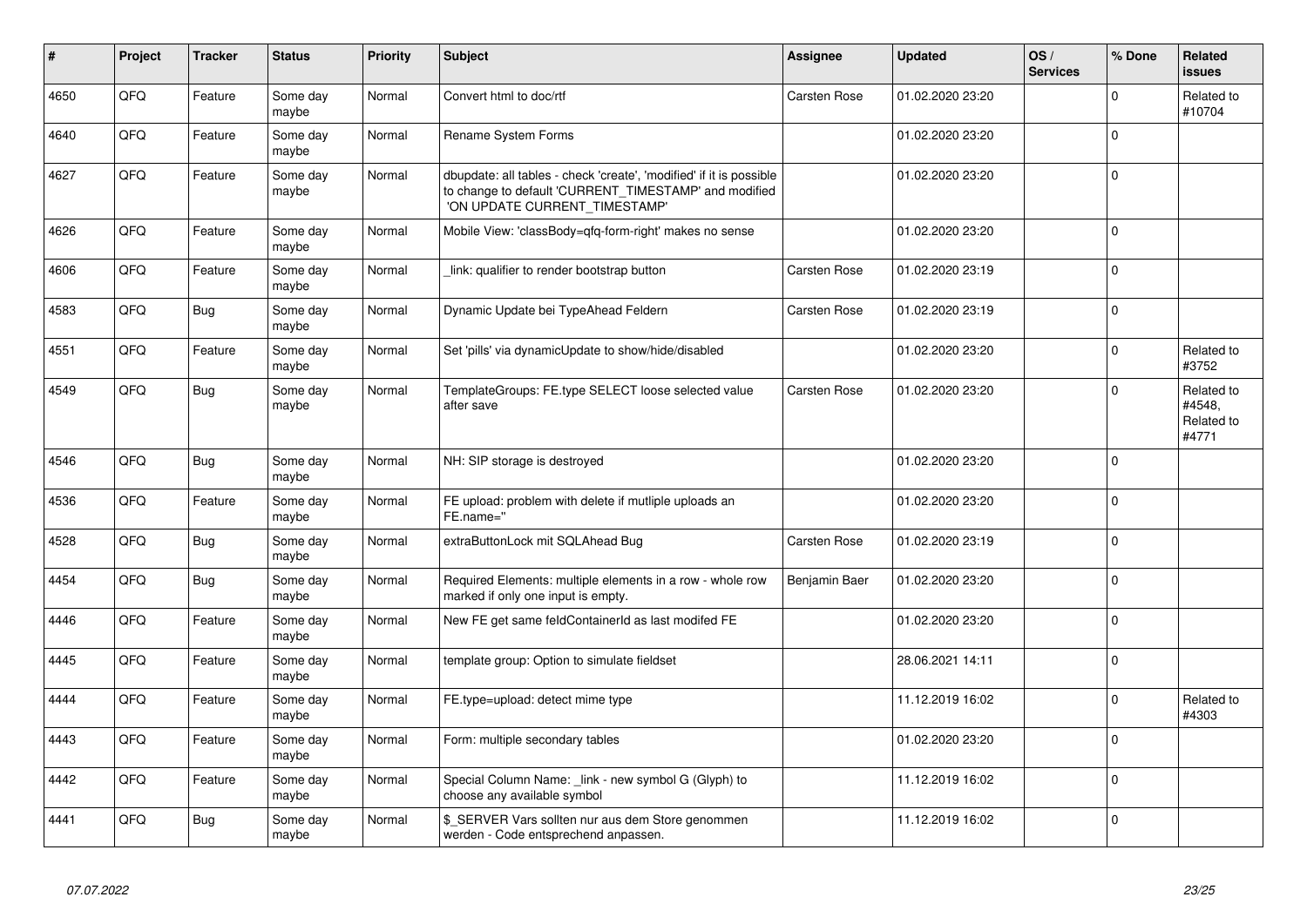| #    | Project | <b>Tracker</b> | <b>Status</b>     | <b>Priority</b> | <b>Subject</b>                                                                                                                                           | <b>Assignee</b> | <b>Updated</b>   | OS/<br><b>Services</b> | % Done      | <b>Related</b><br>issues                    |
|------|---------|----------------|-------------------|-----------------|----------------------------------------------------------------------------------------------------------------------------------------------------------|-----------------|------------------|------------------------|-------------|---------------------------------------------|
| 4440 | QFQ     | Feature        | Some day<br>maybe | Normal          | Manual.rst: explain how to. expand PHP Session to 4h                                                                                                     |                 | 11.12.2019 16:02 |                        | $\Omega$    |                                             |
| 4439 | QFQ     | Feature        | Some day<br>maybe | Normal          | Log: report all actions fired by an FE Element, incl. the<br>original directive (slaveld, sqllnsert, )                                                   |                 | 01.02.2020 23:20 |                        | $\Omega$    | Related to<br>#4432,<br>Related to<br>#5458 |
| 4435 | QFQ     | Feature        | Some day<br>maybe | Normal          | Report: striptags - specify allowed tags                                                                                                                 |                 | 01.02.2020 23:20 |                        | $\mathbf 0$ |                                             |
| 4433 | QFQ     | Feature        | Some day<br>maybe | Normal          | Log when SIP will be destroyed by QFQ for any (security)<br>reason                                                                                       |                 | 01.02.2020 23:20 |                        | $\mathbf 0$ | Related to<br>#4432,<br>Related to<br>#5458 |
| 4420 | QFQ     | Feature        | Some day<br>maybe | Normal          | Client: Local Storage - store the changes of a form, local in<br>the browser.                                                                            | Benjamin Baer   | 11.12.2019 16:02 |                        | $\mathbf 0$ |                                             |
| 4398 | QFQ     | <b>Bug</b>     | Some day<br>maybe | Normal          | Typeahead: mouse click in a prefilled input opens a single<br>item dropdown with the current value - click on it seems to<br>set the value, not the key. | Benjamin Baer   | 01.02.2020 23:20 |                        | $\mathbf 0$ | Related to<br>#4457                         |
| 4365 | QFQ     | Feature        | Some day<br>maybe | Normal          | Multi Language: new way of config                                                                                                                        | Carsten Rose    | 01.02.2020 23:20 |                        | $\mathbf 0$ |                                             |
| 4349 | QFQ     | Feature        | Some day<br>maybe | Normal          | link download: downloaded external URL to<br>deliver/concatenate - check mimetipe and handle it correctly                                                | Carsten Rose    | 11.12.2019 16:02 |                        | $\mathbf 0$ |                                             |
| 4343 | QFQ     | Feature        | Some day<br>maybe | Normal          | Link: Classifier to add 'attributes'                                                                                                                     | Carsten Rose    | 01.02.2020 23:20 |                        | $\mathbf 0$ | Related to<br>#14077                        |
| 4330 | QFQ     | Feature        | Some day<br>maybe | Normal          | Error Message: report missing {{ / }} in sqlUpdate, sqlInsert,<br>sqlDelete, sqlAfter, sqlBefore in FE action elements.                                  | Carsten Rose    | 01.02.2020 23:20 |                        | $\mathbf 0$ |                                             |
| 4328 | QFQ     | <b>Bug</b>     | Some day<br>maybe | Normal          | Error Message: Show FE name/number on problems in FE                                                                                                     | Carsten Rose    | 01.02.2020 23:20 |                        | $\mathbf 0$ |                                             |
| 4293 | QFQ     | <b>Bug</b>     | Some day<br>maybe | Normal          | Download broken if token 'd:' is missing - but no error<br>message                                                                                       | Carsten Rose    | 11.12.2019 16:03 |                        | $\mathbf 0$ | Related to<br>#7514                         |
| 4279 | QFQ     | <b>Bug</b>     | Some day<br>maybe | High            | config.linkVars lost                                                                                                                                     | Carsten Rose    | 03.05.2021 21:14 |                        | $\mathbf 0$ |                                             |
| 4259 | QFQ     | Feature        | Some day<br>maybe | Normal          | Instant trigger a cron job                                                                                                                               | Carsten Rose    | 11.12.2019 16:03 |                        | $\mathbf 0$ |                                             |
| 4258 | QFQ     | Feature        | Some day<br>maybe | High            | <b>System Defaults: Forms</b>                                                                                                                            | Carsten Rose    | 03.05.2021 21:14 |                        | 0           |                                             |
| 4197 | QFO     | Feature        | Some day<br>maybe | Normal          | Unit Test fuer JSON Stream von QuickFormQuery.php ><br>doForm()                                                                                          | Carsten Rose    | 11.12.2019 16:03 |                        | $\mathbf 0$ |                                             |
| 4138 | QFO     | <b>Bug</b>     | Some day<br>maybe | Normal          | _style fehlt                                                                                                                                             |                 | 11.12.2019 16:03 |                        | 0           |                                             |
| 4122 | QFO     | <b>Bug</b>     | Some day<br>maybe | Normal          | file: Render Mode hat keinen Effekt                                                                                                                      |                 | 11.12.2019 16:03 |                        | 0           |                                             |